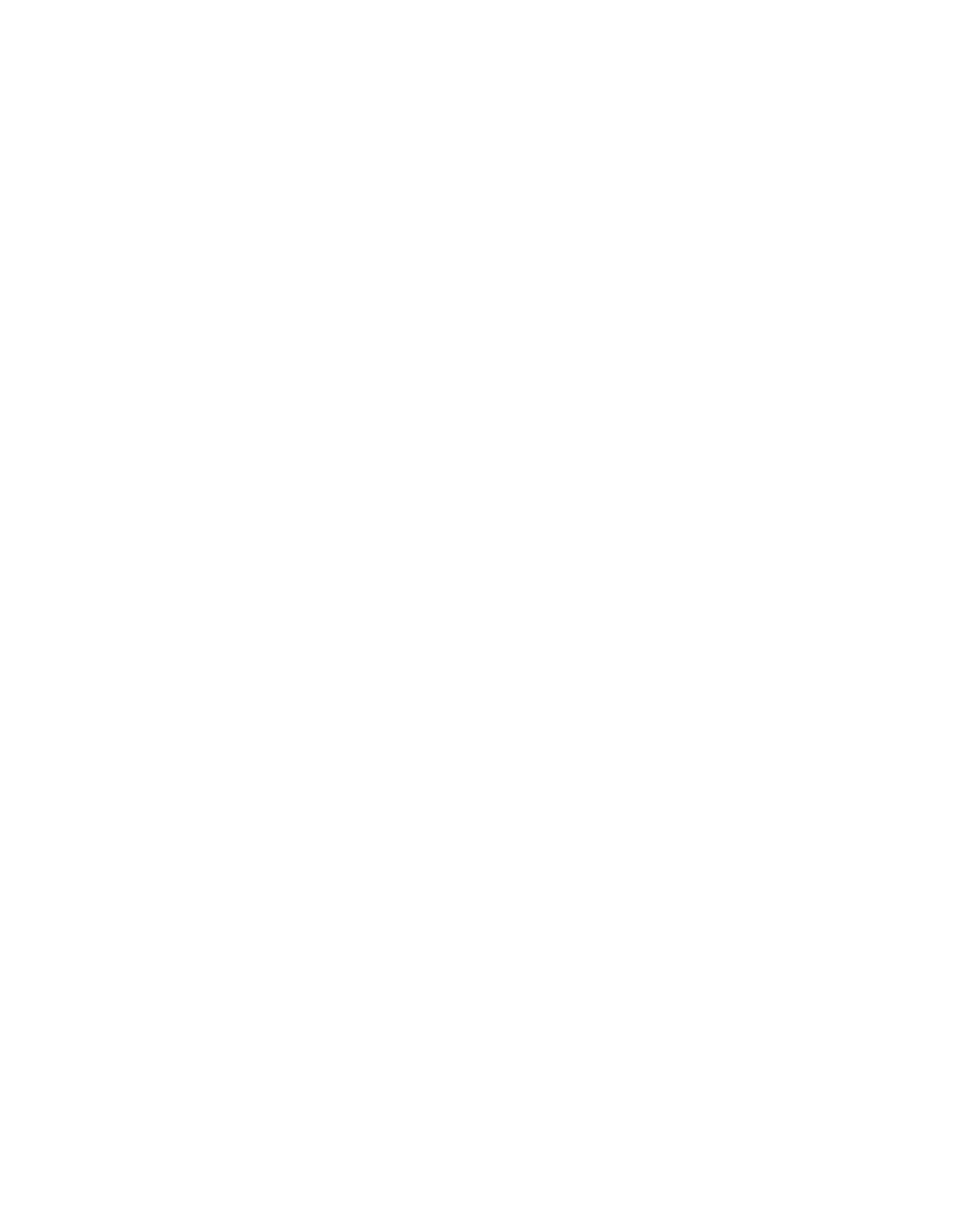# Expression analysis of Barrett's epithelium and normal gastrointestinal tissues

Ka Yee Yeung Dept of Computer Science and Engineering, University of Washington kayee cs.washington.edu

> Michael T. Barrett Fred Hutchinson Cancer Research Center mbarrett fhcrc.org

> Jeff Delrow, Patricia L. Blount, Li Hsu Fred Hutchinson Cancer Research Center

Walter L. Ruzzo Dept of Computer Science and Engineering, University of Washington

> Brian J. Reid Fred Hutchinson Cancer Research Center

Peter S. Rabinovitch Dept of Pathology, University of Washington

December 7, 2000

### **Abstract**

Barrett's esophagus is a premalignant condition that arises due to chronic acid reflux in which the normal squamous epithelium of the esophagus is replaced by a metaplastic columnar epithelium. A fundamental question is the distinction between neoplastic Barrett's epithelium and surrounding normal tissues of the upper gastrointestinal tract. For example, although it arises in the esophagus, the Barrett's epithelium more closely resembles the epithelium of the duodenum at the histologic level. Therefore, we compared the transcriptional profile of the Barrett's epithelium to those of normal upper gastrointestinal tissues, including gastric epithelium, squamous epithelium of the esophagus and duodenal epithelium. We found that the Barrett's epithelium has comparable similarities to the three normal gastrointestinal tissues at the expression level. In addition, we proposed a novel approach to filter out non-tissue specific genes. We searched for tissue specific patterns, and identified many tissue specific genes. Furthermore, we developed a novel algorithm to identify genes that drive the similarity (or dissimilarity) between different tissue samples.

<sup>-</sup> Equal contribution to this work.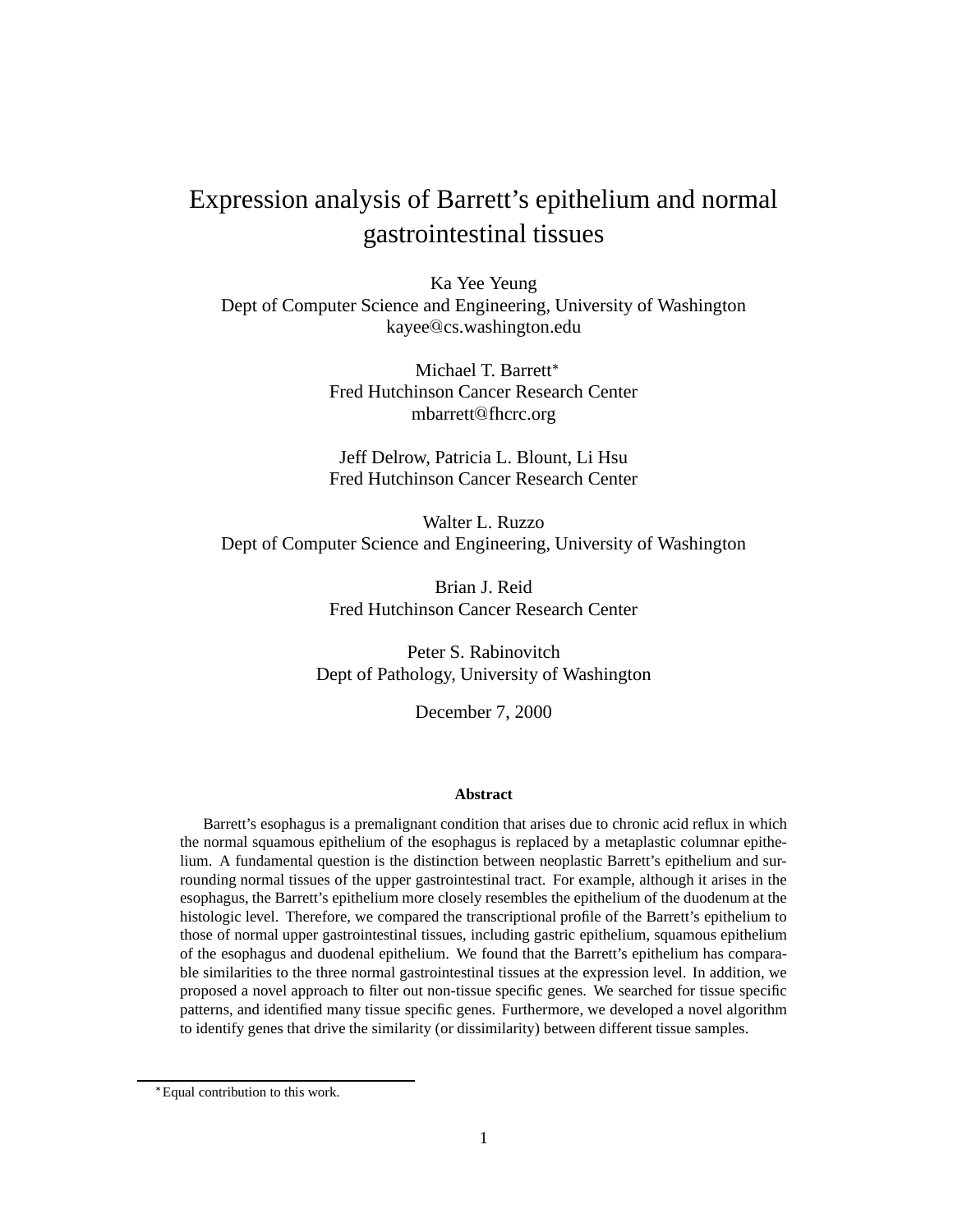# **1 Introduction and Motivation**

Barrett's esophagus is a metaplasia that develops as a complication in 10-20% of patients with chronic gastroesophageal reflux disease and predisposes to the development of adenocarcinomas of the esophagus and the gastric cardia ([Hamilton *et al.*, 1988], [Phillips and Wong, 1991]). Since the mid 1970s, the incidence of Barrett's-associated adenocarcinoma has increased more rapidly than that of any other cancer in the United States [Blot *et al.*, 1991]. Unfortunately, most patients who develop an esophageal adenocarcinoma present when the cancer is advanced and incurable, and more than 90% will die of their disease [Silverberg *et al.*, 1990]. Patients with Barrett's esophagus typically have symptoms of gastroesophageal reflux, such as heartburn or indigestion and they frequently seek medical attention before they develop cancer. The Barrett's epithelium can be safely visualized and biopsied during upper gastrointestinal endoscopy. At the present time, total removal of Barrett's epithelium requires esophagectomy, a procedure with substantial morbidity and mortality. However, a systematic protocol of endoscopic biopsies can detect early curable cancers arising in Barrett's esophagus. Therefore, the standard of care for many patients includes endoscopic biopsy surveillance for the early detection of cancer. A fundamental question is the distinction between neoplastic Barrett's epithelium and the surrounding normal tissues of the upper gastrointestinal tract. For example, although it arises in the esophagus, Barrett's epithelium more closely resembles the epithelium of the duodenum at the cytological level. Therefore we are interested to compare the transcriptional profile of Barrett's epithelium to those of normal upper gastrointestinal tissues including gastric epithelium, squamous epithelium of the esophagus and duodenal epithelium. Endoscopic biopsies from each tissue were collected from a series of patients during routine surveillance. Poly  $A^+$  RNA was prepared from pooled samples (2-4 patients/pool) of Barrett's epithelium (4 pools), esophageal squamous epithelium (4 pools), gastric (3 pools) and duodenum (3 pools). Each poly  $A^+$  sample was used to prepare double-stranded cDNA with a T7 promoter. Subsequently fluorescently labeled cRNA, generated by in vitro transcription (IVT) of the cDNA template, was used to interrogate Affymetrix HU6800 and FL6800 chips.

There are three basic questions we would like to address in our analysis:

- Which normal gastrointestinal tissues (squamous epithelium, duodenum epithelium or gastric epithelium) is the neoplastic Barrett's epithelium most similar to?
- Are there any tissue specific gene clusters?
- What are the genes that make Barrett's epithelium similar (or dissimilar) to each of the normal gastrointestinal tissue?

Since we used both Affymetrix HU6800 and FL6800 chips in our experiments, there are some normalization issues for combining the data. The data pre-processing issues will be discussed in Section 2. The similarity analysis will be discussed in Section 3. Section 4 will discuss the cluster analysis on this data set. Finally, a novel algorithm that identifies genes that are responsible for the similarity (or dissimilarity) between tissue samples will be presented in Section 5.

# **2 Experiments and Data Sets**

### **2.1 Details of the Experiments**

In our experiments, tissue samples were pooled from two to four patients. There are a total of four separate pools of Barrett's epithelium (BE), four pools of esophageal squamous epithelium (Sq), three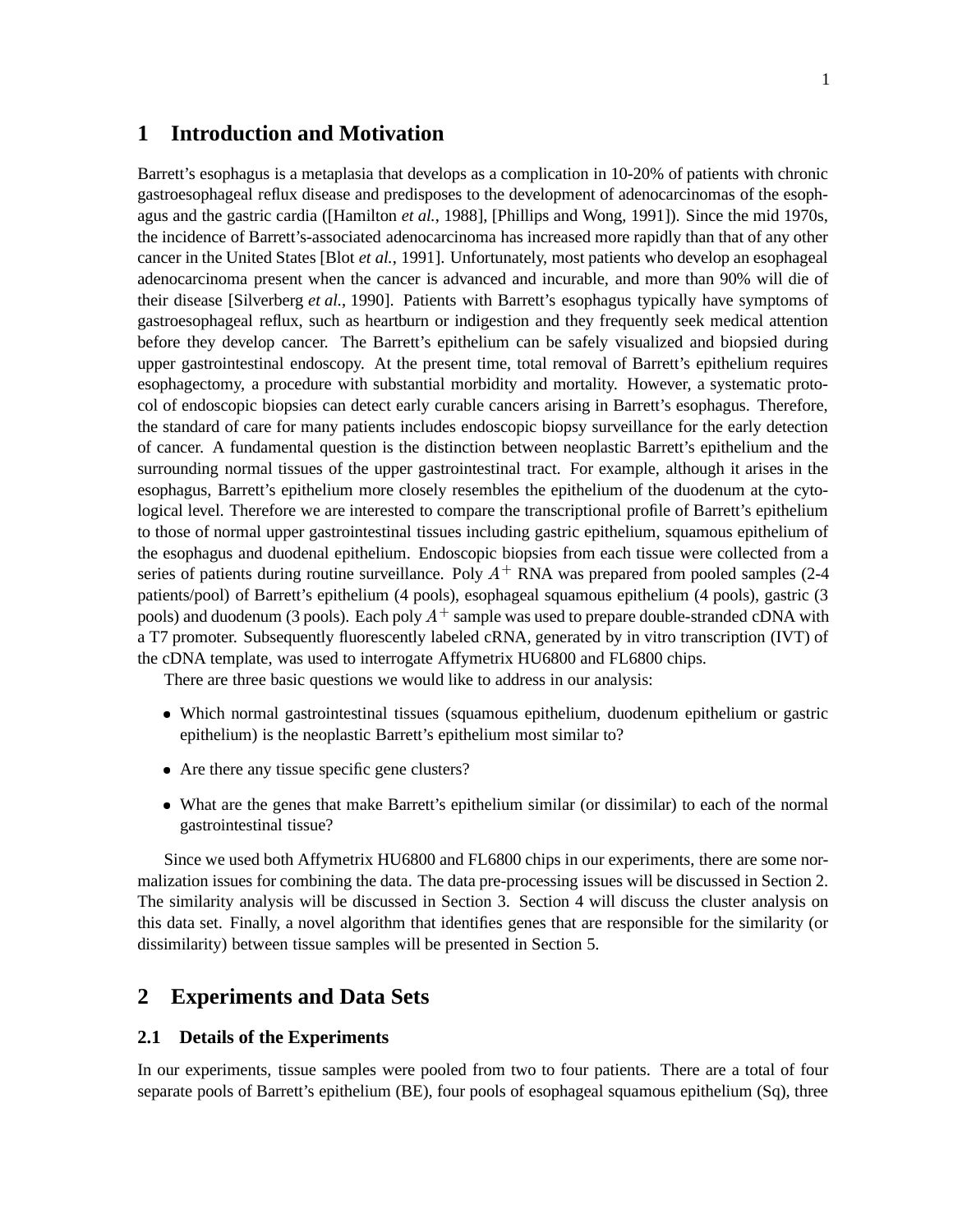pools of gastric epithelium (GAS) and three pools of duodenum epithelium (DUO). In our first set of experiments, four pools of Barrett's epithelium, four pools of squamous epithelium, 1 pool of gastric epithelium and 1 pool of duodenum epithelium were used to interrogate the Affymetrix Hu6800 chips (a total of 10 experiments). Let us denote the first set of experiments BE1, BE2, BE3, BE4, Sq1, Sq2, Sq3, Sq4, GAS1, DUO1. In our second set of experiments, one pool of Barrett's epithelium, one pool of squamous epithelium, two pools of duodenum epithelium and two pools of gastric epithelium were used to interrogate the Affymetrix FL6800 chips (a total of 6 experiments). Let us denote the second set of experiments {BE5, Sq5, GAS2, GAS3, DUO2, DUO3}. The pools of Barrett's epithelium and squamous epithelium used in the second set of experiments (the FL6800 chips) were identical to one of the four pools used in the first set of experiments (the Hu6800 chips). In particular, BE4 and BE5 was derived from the same pool of tissue samples of Barrett's epithelium, and Sq2 and Sq5 was derived from the same pool of tissue samples. Note that each of the two sets of experiments cover all four types of tissue samples.

The Affymetrix Hu6800 and FL6800 chips consist of approximately 7000 genes. The two types of chips consist of the same genes. However, the Hu6800 format divides the 7000 genes into four separate physical chips (namely, A,B,C,D), while the FL6800 format has all the 7000 genes on one physical chip. The probe sets of the two formats are also different. Figure 1 is a cartoon of the data set. The first set of experiments are shown in red, while the second set in black. In the first set of experiments, approximately one quarter of the 7070 genes are on each of the A,B, C, D chips, and the A, B, C, D chips contain the same genes across different experiments. From our experience, the four chips in the Hu6800 format can have very different overall intensities. For example, in experiment BE1, the A chip can be much brighter than the D chip, while in experiment BE2, the D chip is brighter than the A chip. Both experiments BE1 and BE2 are pooled samples of the Barrett's epithelium. Thus, the challenge is that the data from the four separate chips in the Hu6800 format have to be normalized before data analysis on all the 7070 genes can be performed. Our goal is to combine the data from all the 16 experiments (both the Hu6800 and the FL6800 formats).



Figure 1: The Barrett's esophagus data set

### **2.2 Data normalization**

The goal of this pre-processing step is to normalize the expression levels of the genes on separate A, B, C, D chips in the Affymetrix Hu6800 chips so as to perform data analysis on all the genes. Let  $X_i$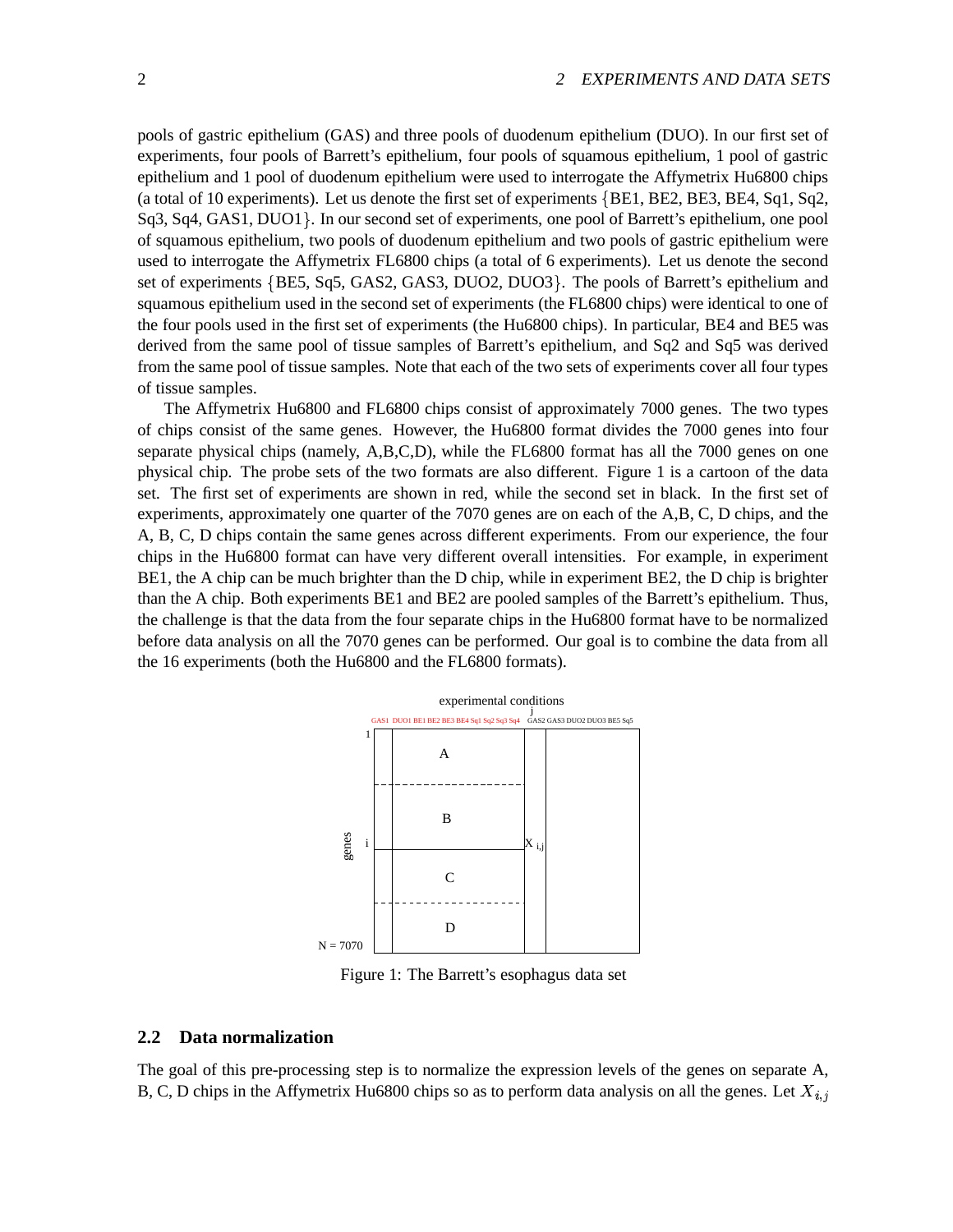denote the raw expression level (before normalization) of gene  $i$  under experiment  $j$ . To motivate the importance of this data normalization step, let us consider the following scenario. Let experiments  $E_1$ and  $E_2$  be experiments from the Hu6800 format. Suppose the overall expression levels of chip A in experiment  $E_1$  are much higher than chip D in the same experiment  $E_1$ . Let gene  $g_i$  be a gene on chip A, and gene  $g_i$  be a gene on chip D, and suppose further that  $X_{q_i,E_1} > X_{q_i,E_1}$ . However, in experiment  $E_2$ , which is the same tissue type as experiment  $E_1$ , the overall expression levels of chip A is much lower than that of chip D under experiment  $E_2$ , and  $X_{q_i,E_2} < X_{q_i,E_2}$ . A discrepancy is observed: under the same tissue type, gene  $q_i$  is higher expressed than gene  $q_i$  under one experiment but not another. Without normalization, we cannot decide if the discrepancy is an artifact of chips A and D having different signal intensities under the two experiments  $E_1$  and  $E_2$ , or a result of heterogeneity of tissue samples in the two experiments.

One difficulty of normalization is that the sets of genes on the four separate chips are mostly disjoint. There are only a few control genes that are in common among the four chips. We cannot obtain robust estimates of the mean and the standard deviation of chip intensity with only a few control genes.

**Our normalization approach:** The basic idea of our normalization approach is to use the data on the FL6800 format to determine the relative intensities of genes on each of the A,B, C, D chips in order to compare the expression levels of genes on different chips under the same experiment. The distributions of the raw expression levels  $X_{i,j}$  from each experiment are highly skewed and have a very long tail. An example is shown in Figure 2, which is the histogram of the distribution of the expression levels in experiment Sq2. In the first step of normalization, we took the logarithm of all the expression levels from all 16 experiments. After the log transform, the distribution of the expression levels more closely resembles the normal distribution. The distribution of the log of the expression levels in experiment Sq2 is shown in Figure 3. Then, we normalized the log-transformed expression levels of each of the six experiments from the FL6800 format to mean 50 and standard deviation 10 (the choice of 50 and 10 is arbitrary). For each of the second set of experiments  $E$  from the FL6800 format (where  $E = BE5$ , Sq5, DUO2, DUO3, GAS2 or GAS3), the average expression levels  $\mu_E^{c n p}$  and standard deviations  $\sigma_E^{cnp}$  (where  $chip = A, B, C, D$ ) of corresponding genes on the A, B, C, D chips are computed. The expression levels of the first set of experiments were normalized to have the corresponding mean  $\mu_E^{c n p}$ and standard deviations  $\sigma_E^{cusp}$  of the same tissue type. For example, the expression levels of genes in chip A from experiments Sq1, Sq2, Sq3 and Sq4 were scaled to have mean  $\mu_{Sq5}^{A}$  and standard deviation  $\sigma_{Sa5}^{A}$ . The final distribution of experiment Sq2 is shown in Figure 4. In the case of the duodenum epithelium, two experiments (DUO2, DUO3) were done on the FL6800 chips. The average of  $\mu_{DILO2}^{cusp}$ and  $\mu_{DI/O3}^{cmp}$ , and the average of  $\sigma_{DIIO3}^{cmp}$  and  $\sigma_{DIIO3}^{cmp}$  (where  $chip = A, B, C, D$ ) were used to normalize experiment DUO1. Similarly, GAS1 was normalized with the averages of GAS2 and GAS3.

After this normalization, we can compare expression levels of genes across different chips from the first set of experiments. In terms of our motivating scenario, we can now compare the expression level of gene  $g_i$  on chip A to that of gene  $g_i$  on chip D. The disadvantage of this approach is that even the same type of tissue samples can be heterogeneous, especially for the neoplastic Barrett's epithelium. This normalized data set is used in all of the analysis described in this technical report.

**An alternative normalization approach:** Our approach to normalization only applies to situations in which the second set of experiments using the FL6800 chips covers all types of tissue samples. We also experimented with an alternative normalization approach in which the data on the Hu6800 chips is normalized without using the data on the FL6800 chips. The basic idea of this approach is that the average intensity and standard deviation of each of the A,B,C,D chips are scaled to be the same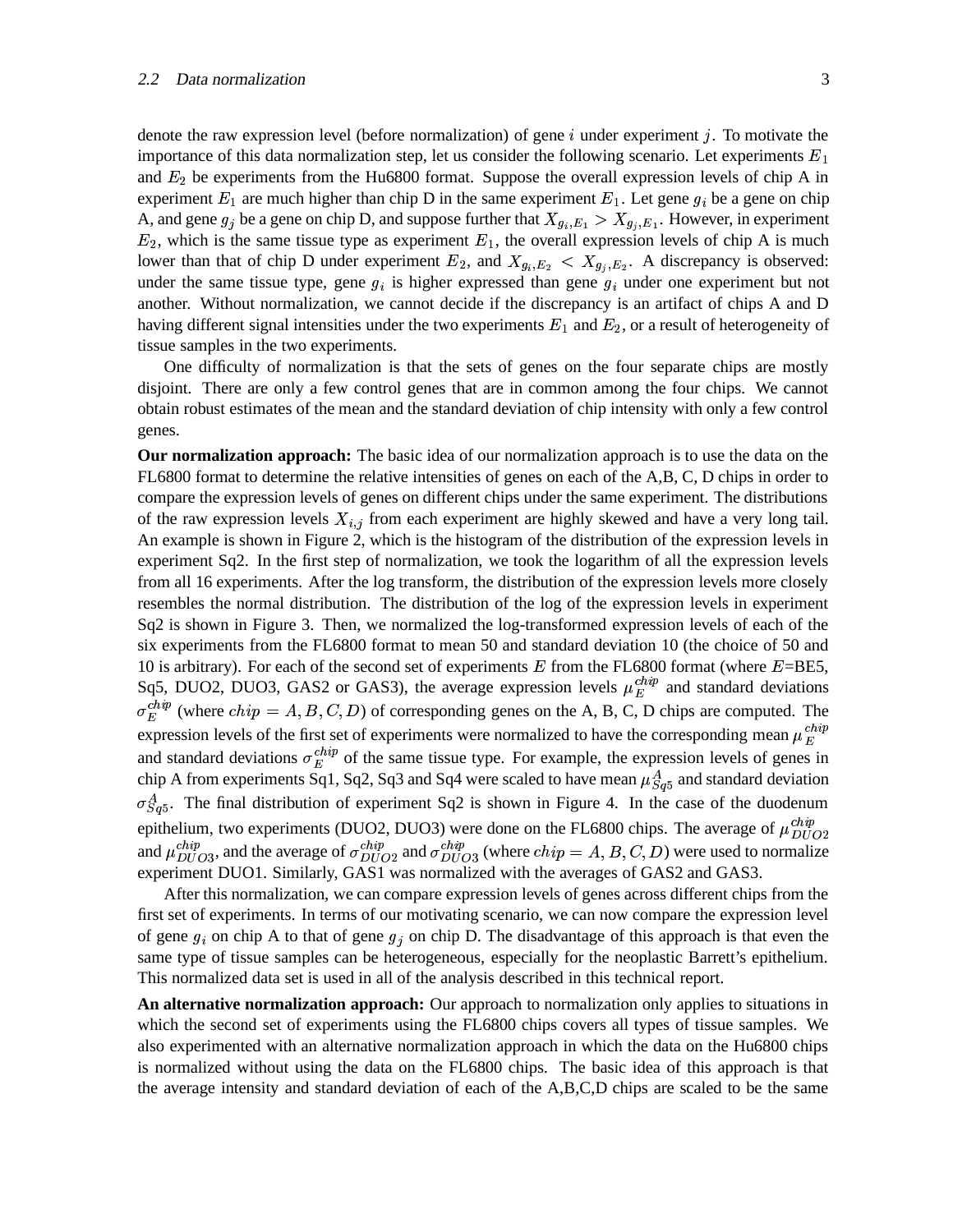

Figure 2: Histogram of the distribution of the expression levels in Sq2



Figure 3: Histogram of the distribution of the expression levels after log transform in Sq2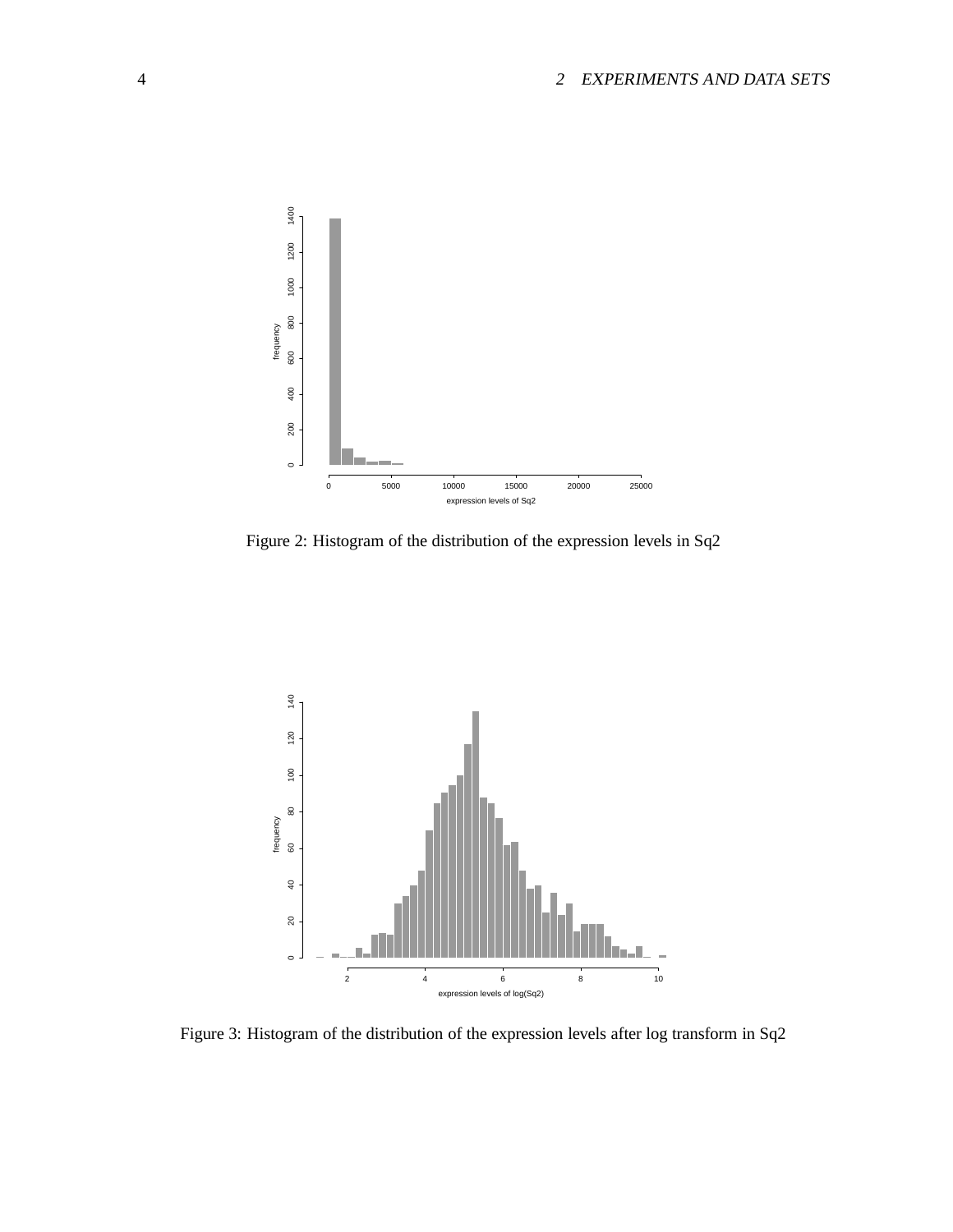

Figure 4: Histogram of the distribution of the expression levels after normalization in Sq2

across different experiments in the Hu6800 format so as to compare expression levels across different experiments. Again, we took the logarithm of all the expression levels from all the experiments. Genes within the same A,B, C or D chips from experiments under the Hu6800 formats were normalized to have the same mean (0) and standard deviation (1). Genes from the FL6800 format were normalized to have the same mean (0) and standard deviation (1) across the 7000 genes. After this normalization, genes in the same chip (A, B, C, or D) have approximately the same distribution as genes in the same respective chip across different experiments. With respect to our motivating scenario, we can now compare the expression levels of genes in chip A under experiment  $E_1$  and the expression levels of genes on chip A under  $E_2$ . However, we still cannot compare the expression levels of genes across different chips (A,B, C or D) in the first set of experiments. In terms of our scenario, we still cannot compare the expression levels of genes in chip A and those in chip D. This is because we did not scale the relative intensities across different chips.

This alternative approach implicitly assumes that the average log-transformed expression levels on each of the A,B,C, D chips are comparable. Using this alternative normalized data set in the similarity analysis leads to similar conclusions as the data set normalized with the FL6800 chips.

# **3 Similarity between tissue samples**

One of our fundamental questions is the distinction between neoplastic Barrett's epithelium and the surrounding normal tissues of the upper gastrointestinal tract. We used the Pearson's correlation coefficient [Pearson, 1896] to compare the pairwise similarities between tissue samples. Using the notations in Figure 1. The similarity (Pearson correlation coefficient) between experiment  $j$  and experiment  $k$  is

$$
\frac{\sum_{g=1}^{N} (X_{g,j} - \mu_j) * (X_{g,k} - \mu_k)}{\sqrt{\sum_{g=1}^{N} (X_{g,j} - \mu_j)^2 * \sum_{g=1}^{N} (X_{g,k} - \mu_k)^2}}
$$
(1)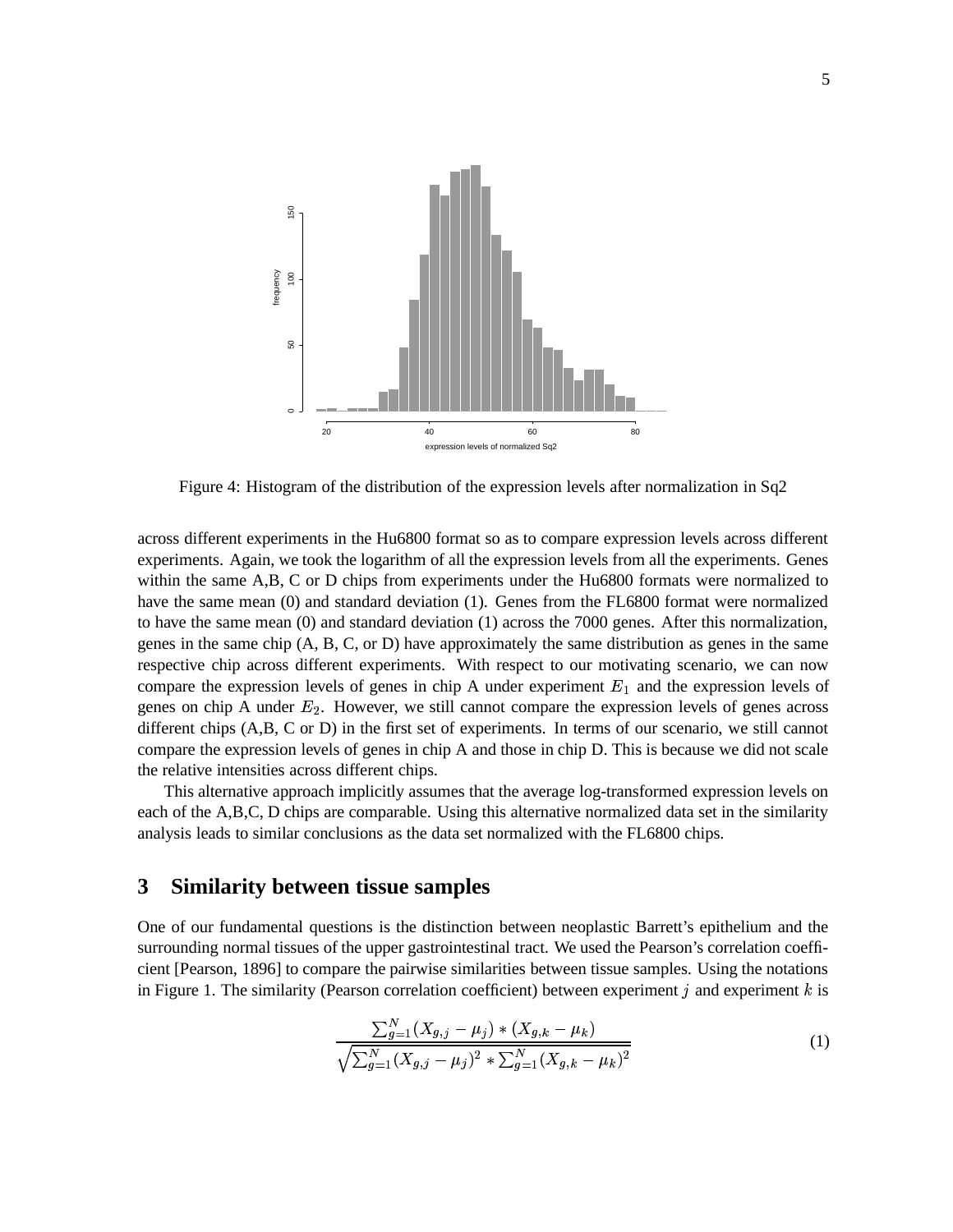where  $\mu_j = \frac{\sum_{g=1}^{N} X_{g,j}}{N}$ . The  $\sum_{q=1}^{N} X_{q,j}$  $\frac{1}{N}$ . The normalized data is used to compute the correlation coefficients. The theory of Pearson's correlation has an implicit assumption on normality of the data. The distribution of normalized data from approach 1 resembles the normal distribution (an example is shown in Figure 4).

Since we have multiple experiments on each tissue type, we averaged the normalized expression levels across experiments with the same tissue type in the same set of experiments in order to summarize the similarities between different tissue types. Then, the Pearson's correlation coefficient was applied to each pair of tissue types and in each set of experiments. The results are shown in Table 1. Due to the different probe sets used by the Hu6800 and the FL6800 formats in the two sets of experiments, we restrict our comparison within the same set of experiments. In Table 1, the notation E(r-s) (where  $r < s$ ) means that the expression levels in experiments  $Er, \ldots, Es$  were averaged. For example, BE(1-4) represents the expression levels in experiments BE1, BE2, BE3 and BE4 were averaged. The first set of experiments is shown in red. Table 1 shows the point estimates of the correlation coefficients. We also computed the 95% confidence intervals for the correlation coefficients using Fisher's transform [Snedecor and Cochran, 1980] (not shown here).

|                  | GAS <sub>1</sub> | DUO1  | $BE(1-4)$ | $Sq(1-4)$ | $GAS(2-3)$ | $DUO(2-3)$ | BE5   | Sq5   |
|------------------|------------------|-------|-----------|-----------|------------|------------|-------|-------|
| GAS <sub>1</sub> | 1.000            | 0.807 | 0.851     | 0.751     | 0.864      | 0.763      | 0.805 | 0.741 |
| DUO1             | 0.807            | 1.000 | 0.841     | 0.732     | 0.761      | 0.872      | 0.792 | 0.719 |
| $BE(1-4)$        | 0.851            | 0.841 | 1.000     | 0.830     | 0.810      | 0.782      | 0.865 | 0.795 |
| $Sq(1-4)$        | 0.751            | 0.732 | 0.830     | 1.000     | 0.732      | 0.689      | 0.729 | 0.892 |
| $GAS(2-3)$       | 0.864            | 0.761 | 0.810     | 0.732     | 1.000      | 0.861      | 0.863 | 0.777 |
| $DUO(2-3)$       | 0.763            | 0.872 | 0.782     | 0.689     | 0.861      | 1.000      | 0.872 | 0.748 |
| BE <sub>5</sub>  | 0.805            | 0.792 | 0.865     | 0.729     | 0.863      | 0.872      | 1.000 | 0.796 |
| Sq5              | 0.741            | 0.719 | 0.795     | 0.892     | 0.777      | 0.748      | 0.796 | 1.000 |

Table 1: Average correlation coefficients between tissue types in the same set of experiments.

Let  $S(x, y)$  be the pairwise similarity between experiment x and experiment y. From Table 1,  $\sqrt{2}$  and  $\sqrt{2}$  and  $\sqrt{2}$  and  $\sqrt{2}$  $AS1, DUO1) = 0.807, S(GAS1, Sq(1-4))$  $AS1, Sq(1-4)) = 0.751$  and  $S(DUO1, Sq(1-4)) = 0.732$ . Therefore, the gastric epithelium and the duodenum epithelium are more similar to each other than to the squamous epithelium (because  $S(GAS1,DUO1)$ )  $AS1,DUO1) > S(GAS1,Sq(1)$  $\sqrt{2}$  and  $\sqrt{2}$  and  $\sqrt{2}$  and  $\sqrt{2}$  $AS1, Sq(1-4)$  and  $S(GAS1, DUO1)$  :  $AS1,DUO1$  >  $S(DUO1, Sq(1-4))$ ). Even the low end of the confidence interval for  $S(GAS1, DUO1)$  is greater than the high end of the confidence interval for  $S(GAS1, Sq(1-4))$  $AS1, Sq(1-4)$  and  $S(DUO1, Sq(1-4))$ . Similarly, the correlation coefficients in the second set of experiments support the same conclusion. The comparison of the expression profiles of the three normal gastrointestinal tissues is consistent with the more similar morphology and physiological role (secretory) of gastric and duodenal epithelia, when compared to the different morphology of non-secretory esophageal squamous epithelium.

For the first set of experiments, the point estimates of the correlation coefficients between the Barrett's epithelium and each of the gastric epithelium, duodenum epithelium and squamous epithelium are comparable. The confidence intervals for the correlation coefficients also overlap. However, for the second set of experiments, the Barrett's epithelium, BE5, is more similar to the gastric epithelium, GAS(2-3), and the duodenum epithelium, DUO(2-3), than to the squamous epithelium, Sq5. It turns out that this discrepancy is due to the heterogeneity of the neoplastic Barrett's epithelium. Table 2 in the Appendix shows the point estimates of the correlation coefficients between all 16 experiments without averaging the expression levels over the same tissue type. Again, the first set of experiments are shown in red, while the second set is shown in black. (We also computed the 95% confidence interval, but the results are not shown here). From Table 2, we can see that experiment BE1 from the first set of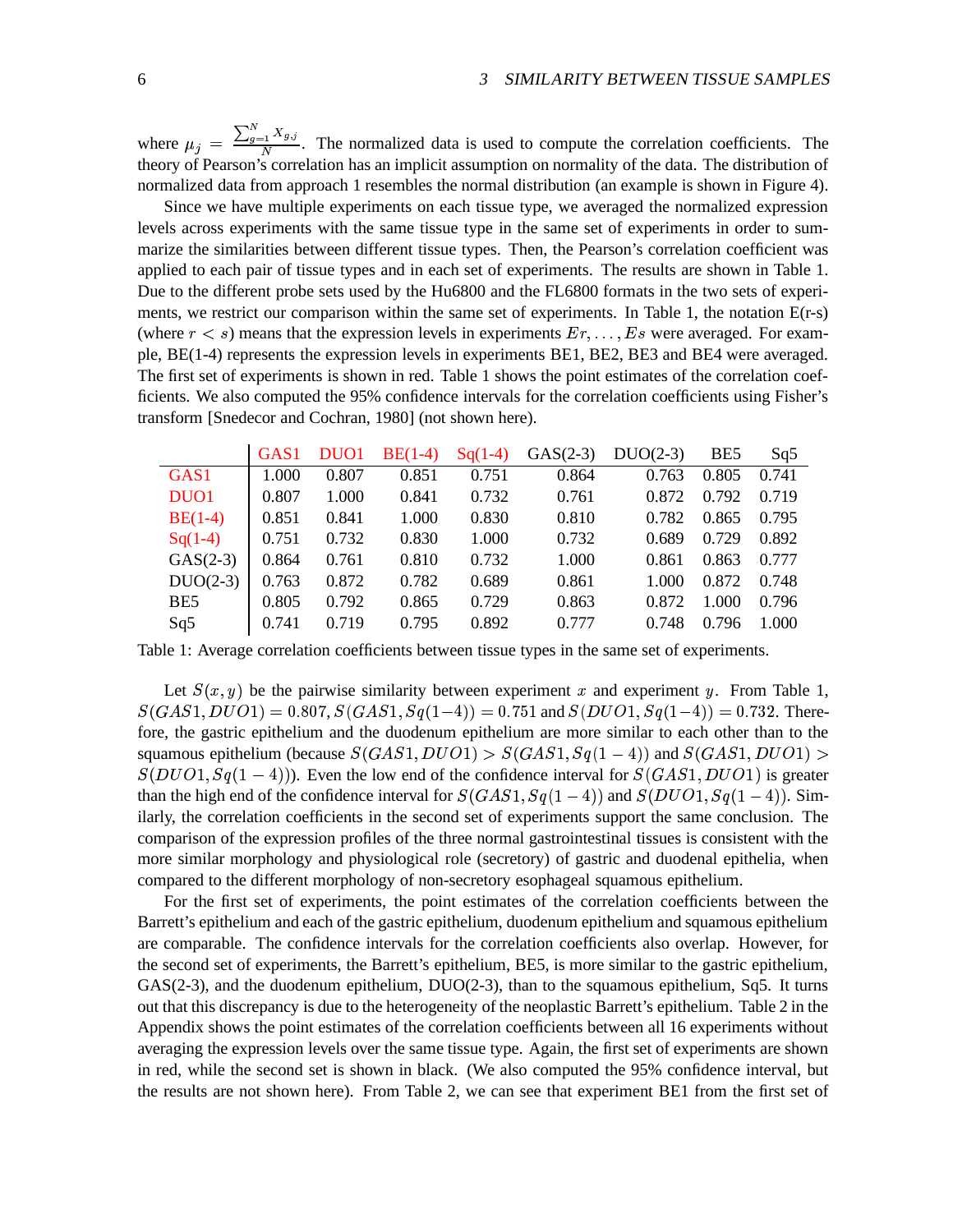experiments has lower similarity to the gastric epithelium (GAS1) than to the squamous epithelium (Sq1, Sq2, Sq3, Sq4). On the other hand, experiment BE4 (also from the first set of experiments) has higher similarity to the gastric epithelium (GAS1) than to the squamous epithelium (Sq1, Sq2, Sq3, Sq4). In the second set of experiments, experiment BE5 shows the same relative similarities as BE4, *i.e.,*  $S(BE5, Sq5) < S(BE5, GAS2)$  and S  $AS2)$  and  $S(BE5, Sq5) < S(BE5, GAS3)$ . In fa AS3). In fact, experiments BE4 and BE5 used the same pooled tissue sample, but they are interrogated to the Hu6800 and FL6800 format respectively. Therefore, the discrepancy we observed using the average expression levels across tissue types in Table 1 merely reflects the heterogeneity of the neoplastic Barrett's epithelium.

From Table 2, experiment BE5 is most similar to experiment BE4 across all the experiments, even though BE4 and BE5 were interrogated to different chip formats. Similarly, experiment Sq5 is most similar to experiment Sq2 across all the experiments. This shows that our normalized data and similarity comparisons are robust because experiments BE4 and BE5, Sq2 and Sq5 used the same pooled tissue samples.

# **4 Cluster Analysis**

In order to identify tissue specific clusters of genes, the entire normalized data set is filtered to focus on genes that are differentially expressed in different tissue types. After we determined a set of differentially expressed genes, we need to choose a clustering algorithm. Finally, we applied the chosen clustering algorithm to obtain tissue specific clusters.

### **4.1 Filtering**

Our procedure to identify genes that are differentially expressed in different tissue types is similar to the standard procedure of the analysis of variance (ANOVA) [Zar, 1984]. Suppose we have independent samples from each of the k different populations, and the sample size from population i is  $n_i$ (where  $i = 1, 2, ..., k$ ). Let  $Y_{i,j}$  be an expression level from population i, where  $i = 1, 2, ..., k$  and  $j = 1, 2, \ldots, n_i$ . In the standard ANOVA procedure,  $Y_{i,j}$ 's are assumed to be independent, normal,  $E[Y_{i,j}] = \mu_i$ ,  $Var[Y_{i,j}] = \sigma^2$ , and the null hypothesis  $H_0: \mu_1 = \mu_2 = \ldots = \mu_k$  versus  $H_1: H_0$ *is false* is tested. Note that the population variances are assumed to be equal. Let  $n = n = \sum_i n_i$ ,  $Y_i = \sum_i Y_{ij} / n_i$ ,  $Y_i = \sum_i Y_i / \sum_i n_i = \sum_i \sum_i Y_{ij} / n$ . The test statistic in the standard ANOVA procedure is the ratio of the between-population mean square to the residual mean square, *i.e.,*

$$
\frac{\sum_{i} n_i (Y_{i.} - Y_{..})^2}{k - 1} / \frac{\sum_{i} \sum_{j} (Y_{ij} - Y_{i.})^2}{n - k}
$$
 (2)

which follows the F-distribution with  $(k-1, n-k)$  degrees of freedom.

For each gene, we tested the null hypothesis  $H_0: \mu_{BE} = \mu_{Sq} = \mu_{GAS} = \mu_{DUO}$  versus  $H_1: H_0$  is *false.* A gene is said to be *differentially expressed* if the null hypothesis  $H_0$  is rejected. There are four tissue types in our experiments: the Barrett's epithelium, gastric epithelium, duodenum epithelium and squamous epithelium, *i.e.*,  $k$  is 4. The sizes of the tissue types,  $n_i$  are 5, 5, 3, and 3 for the Barrett's, squamous, gastric and duodenum epithelium respectively.

Our idea is to use the test statistic in Equation 2, but instead of assuming that the test statistic follows the F-distribution with (k-1, n-k) degrees of freedom, an empirical distribution for the test statistic is computed. Due to the small sample sizes (3 or 5), the assumption of the F distribution can potentially have a large impact on the hypothesis testing. In the derivation of the test statistic, the normality assumption is used to show that the distribution of the test statistic in Equation 2 follows the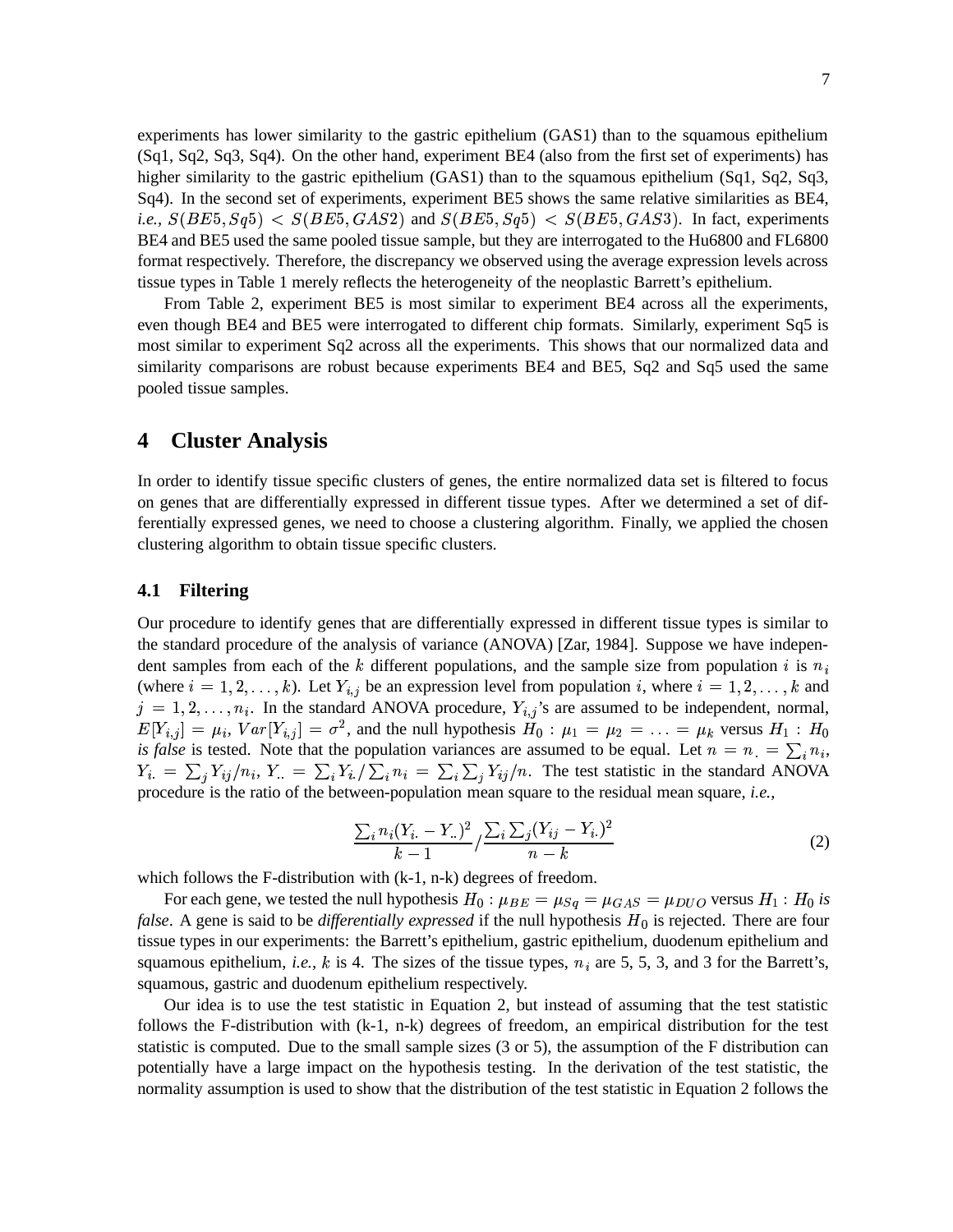F-distribution. Therefore, by generating an empirical distribution to compute the significance level, our approach does *not* assume the normality of the expression levels  $Y_{i,j}$ 's from each tissue type.

An empirical distribution for each gene is simulated by randomly permuting the expression levels of that gene from all the experiments, and by repeating the random permutation many many times (3000 times in our implementation). If the test statistic of Equation 2 from the empirical distribution of a gene  $q$  is greater than the observed test statistic from the data less than 5% in all the random trials, then we reject the null hypothesis  $H_0$  at the 0.05 significance level. The gene g passes the filter, and is considered in the cluster analysis.

For a fixed  $k$  (=4) and a fixed  $n$  (=16), the test statistic in Equation 2 is equivalent to the ratio of the between tissue type mean square to the residual mean square. Since our goal is to identify genes that are differentially expressed in different tissue types, a large ratio of the between tissue type mean square to the residual mean square is preferred. Intuitively, our empirical testing procedure determines whether the observed ratio from the data is large enough so that it is not easily obtained by chance.

We applied the above modified ANOVA procedure to the thresholded normalized data set from approach 2. Data values with very low expression levels that are marked with low confidence by the Affymetrix software were not considered in the normalization step. After normalizing the data with approach 2, we thresholded all the low confidence data with a value that is slightly lower than the lowest expression level marked with confidence. For 1095 genes (out of 7070 genes), the equal population mean null hypothesis is rejected at the 0.05 significance level, and hence passing the filter.

### **4.2 Choosing a clustering algorithm**

With the filtered data set, the next problem is to choose a clustering algorithm for the data. We used the *figure of merit* methodology in [Yeung *et al.*, 2000] to compare the performance of different clustering algorithms. The basic idea of the figure of merit (FOM) methodology is to apply a clustering algorithm to the data from all but one experiment. The remaining experiment is used to assess the predictive power of the resulting clusters—meaningful clusters should exhibit less variation in the remaining experiment than clusters formed by chance. The predictive power of the resulting clusters is measured by the within-cluster variance, and is called the *figure of merit* (FOM). A clustering result with a small FOM implies low within-cluster variance, which in turn is an indication of high predictive power. The definition of FOM does not allow direct comparisons over different numbers of clusters. Therefore, the FOM is plotted against the number of clusters in typical FOM analyses.

Figure 5 shows the result of applying the FOM methodology to the filtered Barrett's esophagus data (1095 genes). Correlation coefficient was used to compute pairwise similarities of genes. Three hierarchical clustering algorithms [Jain and Dubes, 1988] (average-link, single-link, complete-link), two partitional algorithms (k-means [Jain and Dubes, 1988], and Cluster Affinity Search Technique (CAST) [Ben-Dor and Yakhini, 1999]), and the random algorithm were compared. The random algorithm is a benchmark in which all genes are randomly assigned to clusters. A good clustering algorithm should do much better than the random algorithm. In our implementation, k-means is initialized with the results from hierarchical average-link. From Figure 5, the single-link algorithm achieves only slightly lower FOM than the random algorithm, which means that the performance of single-link is not satisfactory. The k-means and CAST algorithms achieve the lowest FOM, and have comparable performance. The FOM declines drastically up to around 8 clusters, so the number of clusters is estimated to be approximately 8.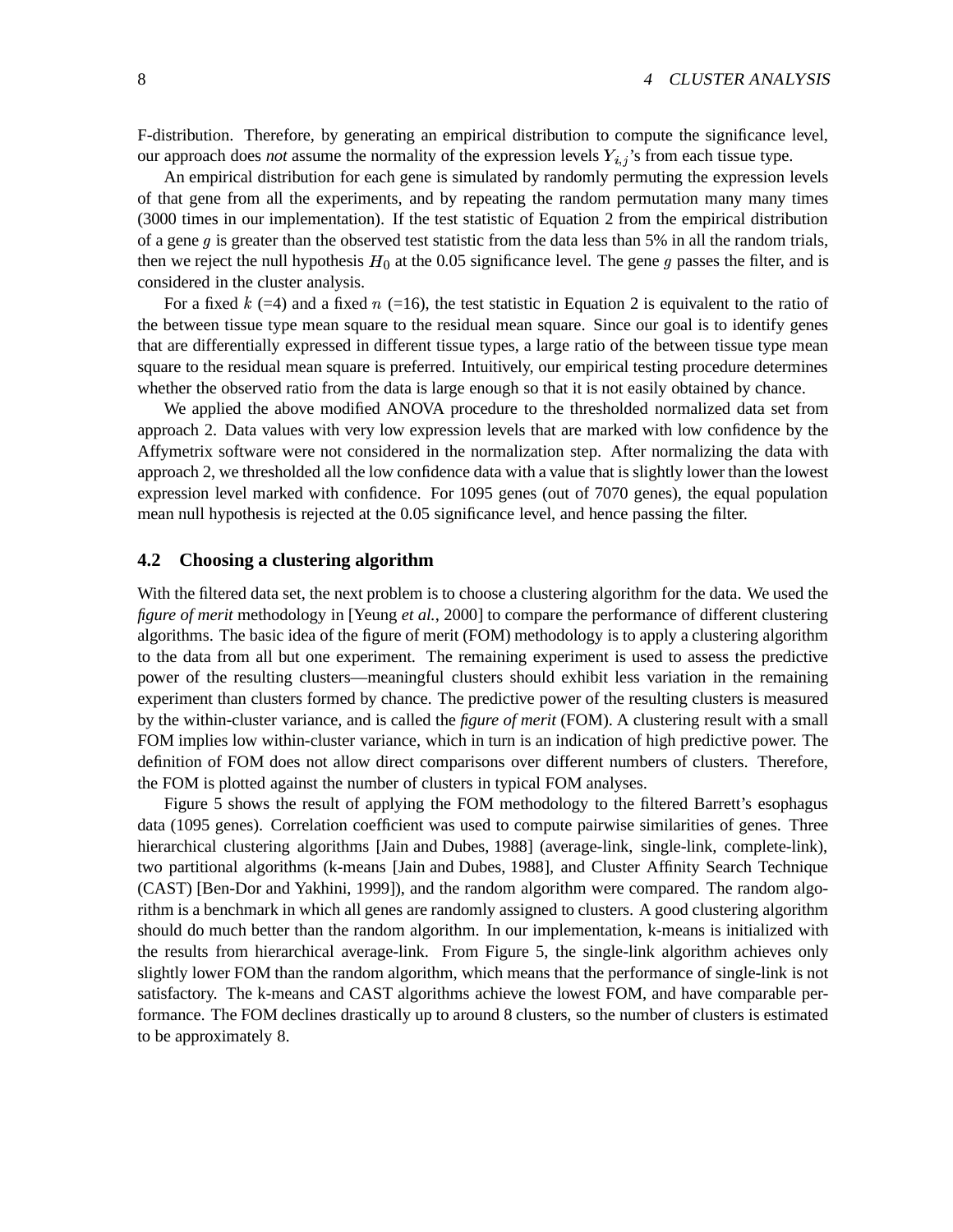

Figure 5: FOM analysis on the Barrett's esophagus data

#### **4.3 Tissue specific clusters**

From the FOM analysis, we applied the CAST algorithm to the filtered Barrett's esophagus data set (1095 genes) to obtain 8 clusters. Tissue specific clusters were obtained. For example, Figure 6 shows the expression profile of a Barrett specific cluster, and Figure 7 shows a squamous specific cluster. In Figures 6 and 7, the x-axis represents all the 16 experiments, and the y-axis shows the normalized expression levels. The solid line represents the average expression level in each experiment, and the dotted lines show one standard deviation above and below the average expression level in each cluster. From the figures, genes in the Barrett specific cluster (Figure 6) show relatively high expression levels in the five experiments using the Barrett's epithelium tissue, while genes in the squamous specific cluster (Figure 7) show relatively high expression levels in the five experiments using the squamous epithelium tissue sample. Many interesting genes were found from these tissue specific clusters. The Barrett specific cluster included genes associated with cell cycle progression (P1cdc47, PCM-1), cell migration (urokinase-type plasminogen receptor), growth regulation (TGF-beta superfamily, amphiregulin, Cyr61) stress responses (calcyclin, ATF3, TR3 orphan receptor) as well as epithelial cell surface antigens (epsilon-BP, Human surface antigen, integrin beta 4). The squamous specific cluster included oncogenes (pim-1, met, P47 LBC), a number of proteinase inhibitors (maspin, elafin, monocyte/neutrophil elastase inhibitor, cystatin M, cystatin B, squamous cell carcinoma antigen, urokinase inhibitor), proteases (protease M, calcium dependent protease) and a series of small proline rich proteins (sprI, sprII, SPRR2B, SPR2-1, SPRR1A) implicated in various cellular stress responses. For more detailed biological interpretation, please refer to our paper [Barrett *et al.*, 2000].

### **4.4 Discussion**

A careful inspection of the clusters in Figures 6 and 7 shows that the experiments using the same pool of tissue samples (BE4 and BE5, Sq2 and Sq5) do not have identical normalized expression levels. The differences between the normalized expression levels of the same tissue samples hybridized to both HU6800 and FL6800 chips reflect the experimental variation in using either the same cDNA (BE4 and BE5) or the same poly A+ (Sq2 and Sq5) as starting material to generate the separate pools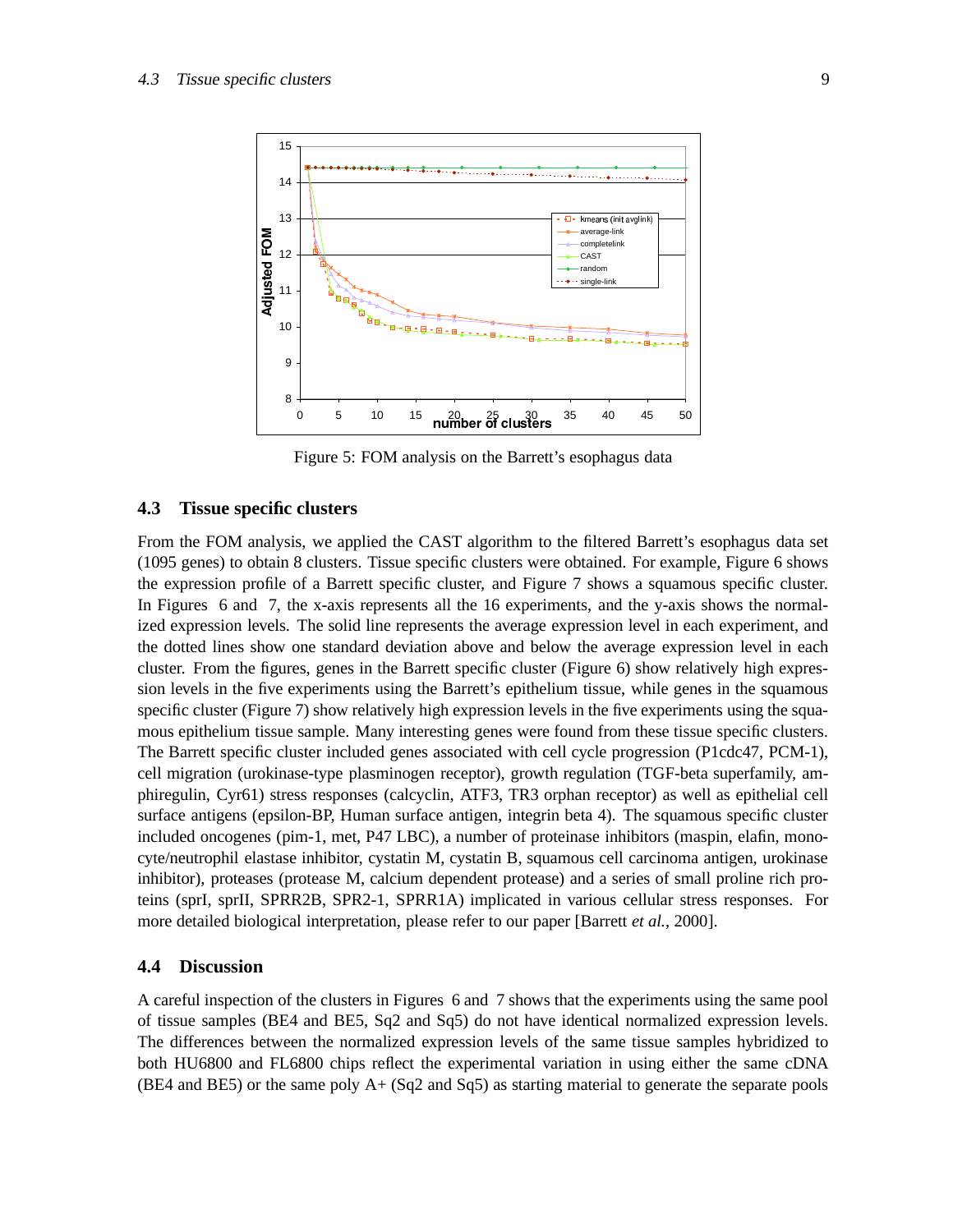

Figure 6: Barrett specific cluster



Figure 7: squamous specific cluster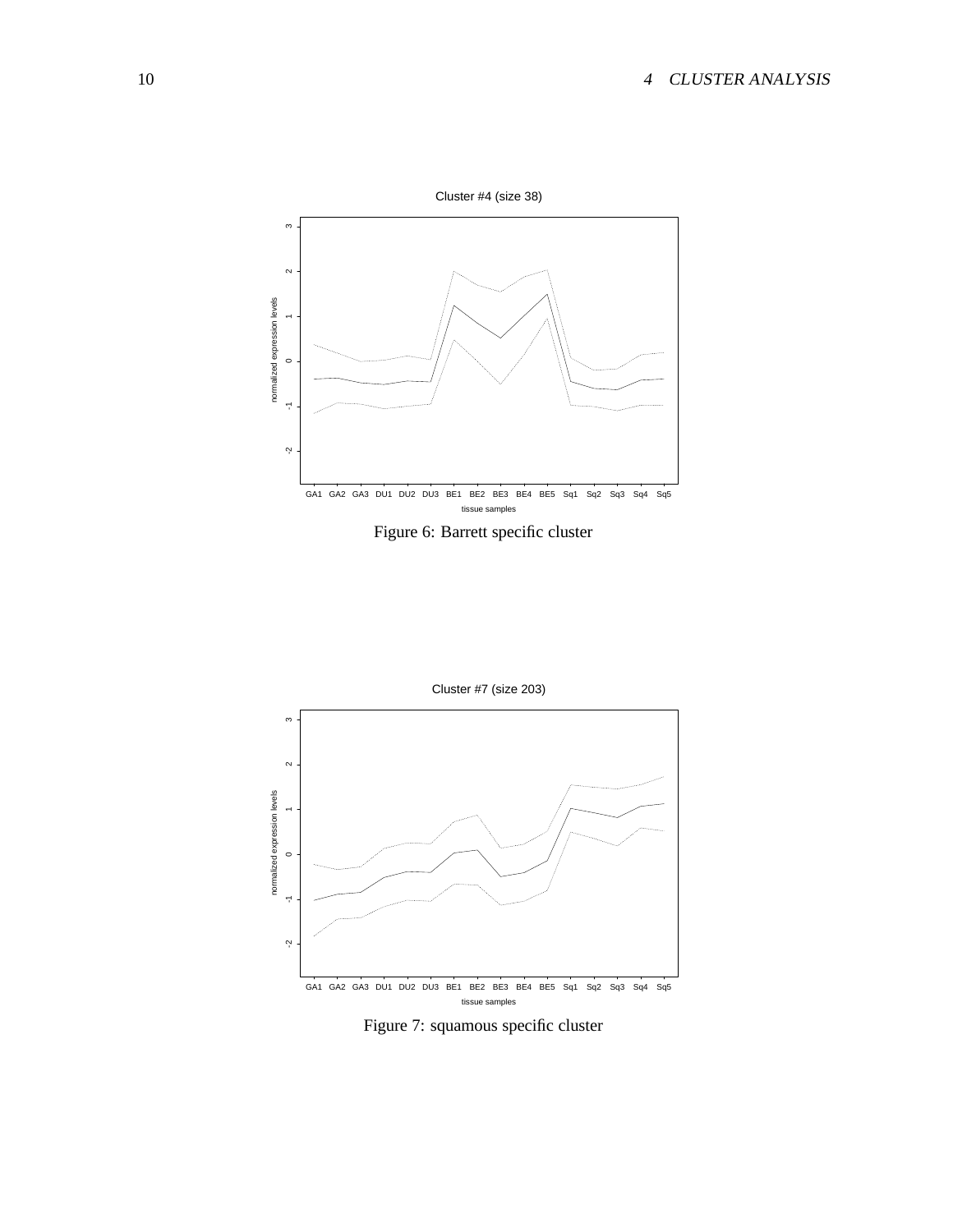of cRNA for each hybridization.

In our filtering procedure, the expression levels of the experiments corresponding to each tissue type were assumed to be independent. This is not the case for the experiments with the same pool of tissue samples (BE4 and BE5, Sq2 and Sq5). It would be interesting to modify our current approach to account for the dependence between tissue samples.

# **5 Genes driving the similarity between tissue samples**

In the calculation of the pairwise similarities between tissue samples in Section 3, the expression levels of all the 7070 genes were taken into consideration. One interesting question would be to determine the genes that drive the similarity between tissue types. For example, what are the genes that make the Barrett's epithelium (BE) similar to the squamous epithelium (Sq)? What are the genes that make the Barrett's epithelium (BE) different from the squamous epithelium (Sq)?

In order to answer this question, we developed a novel algorithm, the GENEEXTRACT algorithm. This algorithm is motivated by the ideas behind the Kendall's coefficient of concordance[Kendall, 1970], which is a measure of rank association.

### **5.1 Kendall's coefficient of concordance**

In this subsection, the Kendall's coefficient of concordance and the necessary notations are introduced. Using the notations in Figure 1, let  $X_{i,j}$  be the expression level of gene i under experiment j, where  $i = 1, 2, \ldots, N$ , and  $j = 1, 2, \ldots, m$ . In the case of the Barrett's esophagus data,  $N = 7070$  and  $m =$ 16.

**Definition 1** A pair of genes  $g_i$  and  $g_j$  are concordant with respect to experiments  $E_1$  and  $E_2$  if  $(X_{q_i,E_1}-X_{q_i,E_1})\ast (X_{q_i,E_2}-X_{q_i,E_2})>0.$ 

**Definition 2** A pair of genes  $g_i$  and  $g_j$  are discordant with respect to experiments  $E_1$  and  $E_2$  if  $(X_{g_i,E_1}-X_{g_i,E_1})\ast (X_{g_i,E_2}-X_{g_i,E_2})<0.$ 

In other words, if genes  $g_i$  and  $g_j$  are *concordant*, either gene  $g_i$  has higher expression levels than gene  $g_i$  in both experiments or gene  $g_i$  has lower expression levels in both experiments. For a pair of *discordant* genes, their expression levels go up or down in opposite direction in both experiments. Note that the magnitudes of expression levels are not necessary to determine if a pair of genes is concordant or discordant, only the relative *ranks* are necessary. The rank of an object is the relative position of a set of objects if all the objects are arranged in increasing order of a given measure. Let  $R(g, E)$  be the rank of a gene  $g$  in experiment  $E$ . It is clear that the following three conditions are true:

- $R(g_i, E) > R(g_j, E)$  if and only if  $X_{g_i, E} > X_{g_i, E}$ .
- $R(g_i, E) < R(g_j, E)$  if and only if  $X_{g_i, E} < X_{g_i, E}$ .
- $R(g_i, E) = R(g_j, E)$  if and only if  $X_{g_i, E} = X_{g_i, E}$ .

Therefore, the magnitudes of expression levels of genes in Definition 1 and Definition 2 can be replaced by the relative ranks of genes.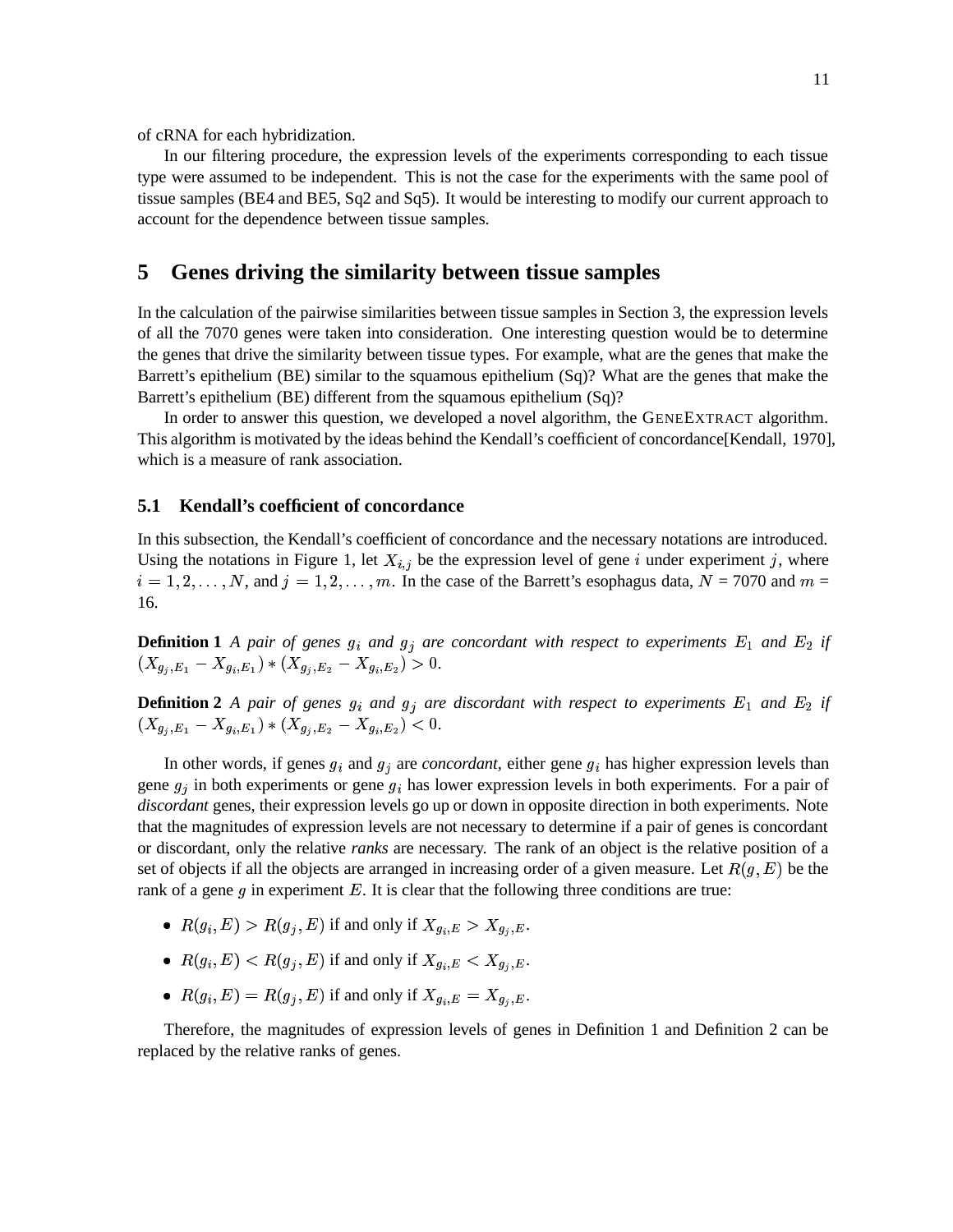**Example 1** Table 3 shows the relative ranks of expression levels of genes G1 to G8 with respect to two  $e$ xperiments  $E_1$  and  $E_2$ . For example, G2 has the lowest expression level in experiment  $E_1$  because it *has rank 1, while G1 has the lowest expression level in experiment*  $E_2$ .

In this example, genes (G7, G8) are concordant because  $(4-7)*(3-4) > 0$ . Similarly, genes  $(G3, G4)$  are discordant because  $(2 - 6) * (6 - 2) < 0$ .

|                | Experiment $E_1$ Experiment $E_2$ |   |
|----------------|-----------------------------------|---|
| G1             |                                   |   |
| G2             |                                   | 8 |
| G <sub>3</sub> | $\mathcal{D}_{\cdot}$             | 6 |
| G4             |                                   | 2 |
| G5             | 3                                 | 5 |
| G <sub>6</sub> |                                   |   |
| G7             |                                   | Κ |
|                |                                   |   |

Table 3: An example showing Kendall's coefficient of concordance.

Let  $C$  be the number of pairs of genes that are concordant, and  $D$  be the number of discordant pairs of genes. Suppose there are a total of N objects (genes in our case). The Kendall's coefficient of concordance  $(\tau)$  is defined to be the difference of the number of concordance pairs and the number of discordant pairs divided by the total number of possible pairs, *i.e.,*

$$
\tau = \frac{C - D}{\begin{pmatrix} N \\ 2 \end{pmatrix}} \tag{3}
$$

From the definition in Equation 3, it is clear that  $\tau$  lies between -1 and 1 ( $\tau = 1$  when  $D = 0$ , and  $\tau = -1$  when  $C = 0$ ). When the number of concordant pairs is equal to the number of discordant pairs (*i.e.*,  $C = D$ ),  $\tau = 0$  which has the interpretation that the two experiments are uncorrelated. In Example 1,  $C = 10$ ,  $D = 18$ , and  $N = 28$ , so the Kendall's coefficient of concordance for experiments  $E_1$  and  $E_2$ ,  $\tau$ , is -0.286.

In Example 1, the ranks of the genes in each experiment are distinct, *i.e.,* there are no *ties*. In general, for any pair of genes, they must be concordant or discordant or tied. In the numerator in the formula for the Kendall's coefficient of concordance (Equation 3), ties are not considered. Therefore, in the case of ties, the denominator in Equation 3 has to be adjusted. Specifically, the number of pairs of tied pairs from each experiment has to be subtracted from the denominator.

### **5.2 Reduction to a graph problem (max-clique)**

From the definitions in Section 5.1, it is clear that concordant genes contribute to the similarity of two experiments, while discordant genes contribute to the dissimilarity of two experiments. If we compute the Kendall's coefficient of concordance within a subset of genes that are all concordant with each other, the Kendall's coefficient of concordance will be 1. One of the questions that we would like to address in this expression study is to identify genes that make the Barrett's epithelium distinct from other normal gastrointestinal tissues. Motivated by the concepts of concordance and discordance in Kendall's coefficient of concordance, a subset of genes that are concordant to each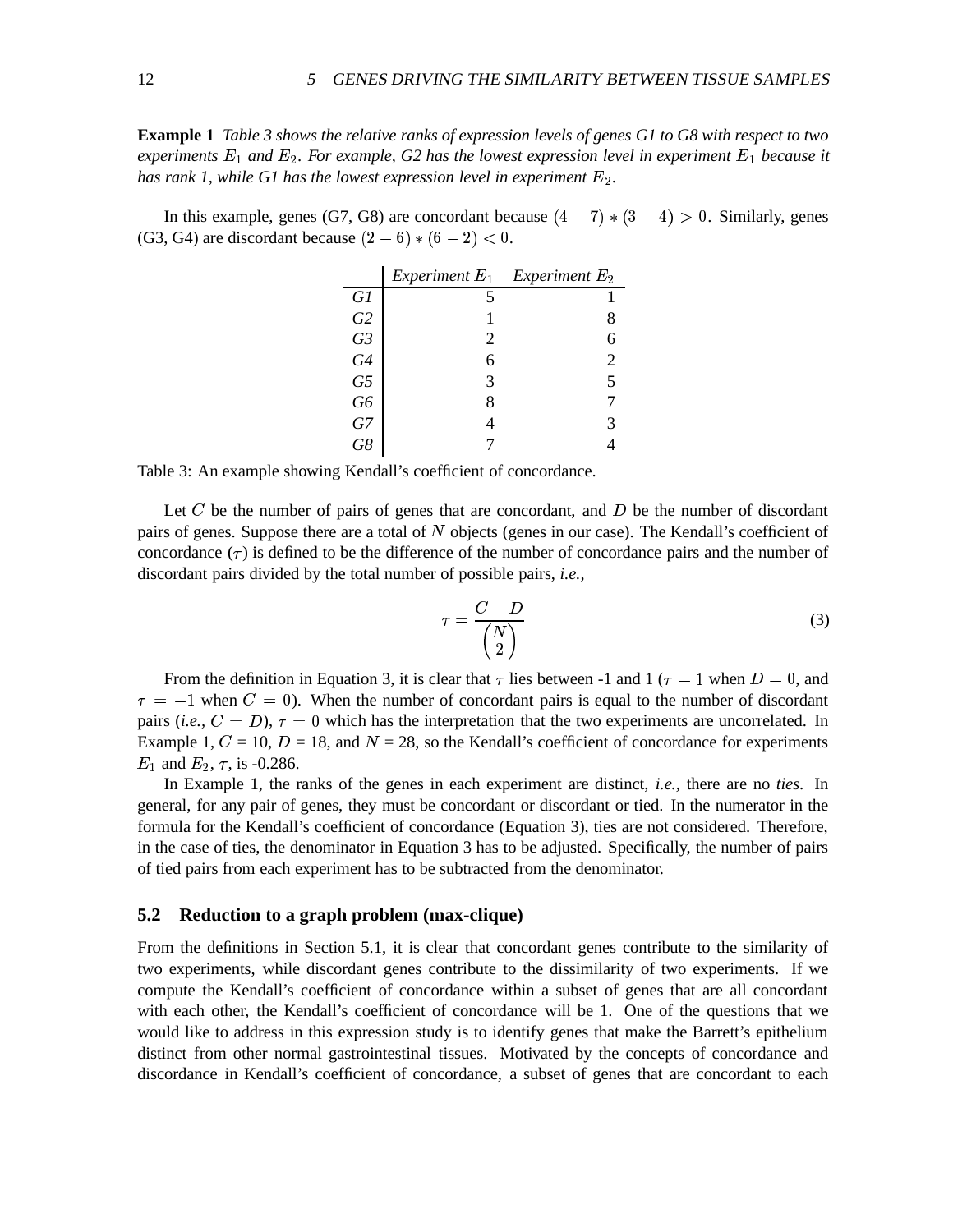other in two experiments is said to make the two experiments "similar". Similarly, a subset of genes that are discordant to each other in two experiments is said to make the two experiments "dissimilar".

**Special case: two experiments** Let us first consider the problem of determining a subset of concordant genes in two experiments  $E_1$  and  $E_2$ . With the notion of concordant genes, we can identify pairs of genes whose expression levels go up or down in the same direction. The problem with the concordant notion is that it is a *pairwise* concept. In order to find a subset of genes that are all concordant to each other, we can reduce this problem to a graph problem. Let  $G = (V, E)$ , where V is the set of vertices and  $E$  is the set of edges. The graph  $G$  has  $N$  vertices (each vertex corresponds to a gene). Edge  $(g_i, g_j)$  is in the graph if genes  $g_i$  and  $g_j$  are concordant with respect to experiments  $E_1$  and  $E_2$ . We can reduce Example 1 to the graph in Figure 8 with a vertex for each of the eight genes, and an edge for each pair of concordant genes.



Figure 8: Example 1 is reduced to a graph problem.

After reducing our problem to a graph, the next step is to find a subset of genes (or vertices in the graph) that are all concordant, *i.e.,* to find the largest subset of genes that are all connected. In the computer science literature, this is known as the *max-clique* problem. A subgraph is a subset of vertices and edges in a graph. A *clique* is a complete subgraph, *i.e.,* each vertex in a clique is connected to every other vertex in the clique. A max-clique is a clique with the maximum number of vertices. In Example 1 above, G1, G4, G6, G8 forms a max-clique. For our problem, the max-clique is a subset of maximum number of genes (vertices) such that they are all concordant (or discordant) to each other in the subset.

The max-clique problem is shown to be NP-complete and is known to be a very difficult problem even to approximate [Hastad, 1996]. However, there are many approximation heuristics that can be used to solve the max-clique problem. We used the *reactive local search* (RLS) implementation developed by [Battiti and Protasi, 2000]. The basic idea of the RLS algorithm is that it is a local search algorithm with techniques to prohibit moves that would create cycles in the search trajectory and to exploit new parts of the total search space. The RLS implementation achieved significantly better results than all other max-clique algorithms at the DIMACS implementation challenge [Johnson and Trick, 1996]. Moreover, their implementation is easy to use and is available on the world wide web.

For the problem of finding a subset of genes that are all discordant to each other in two experiments, an edge  $(g_i, g_j)$  is added to the graph  $G = (V, E)$  if genes  $g_i$  and  $g_j$  are discordant with respect to the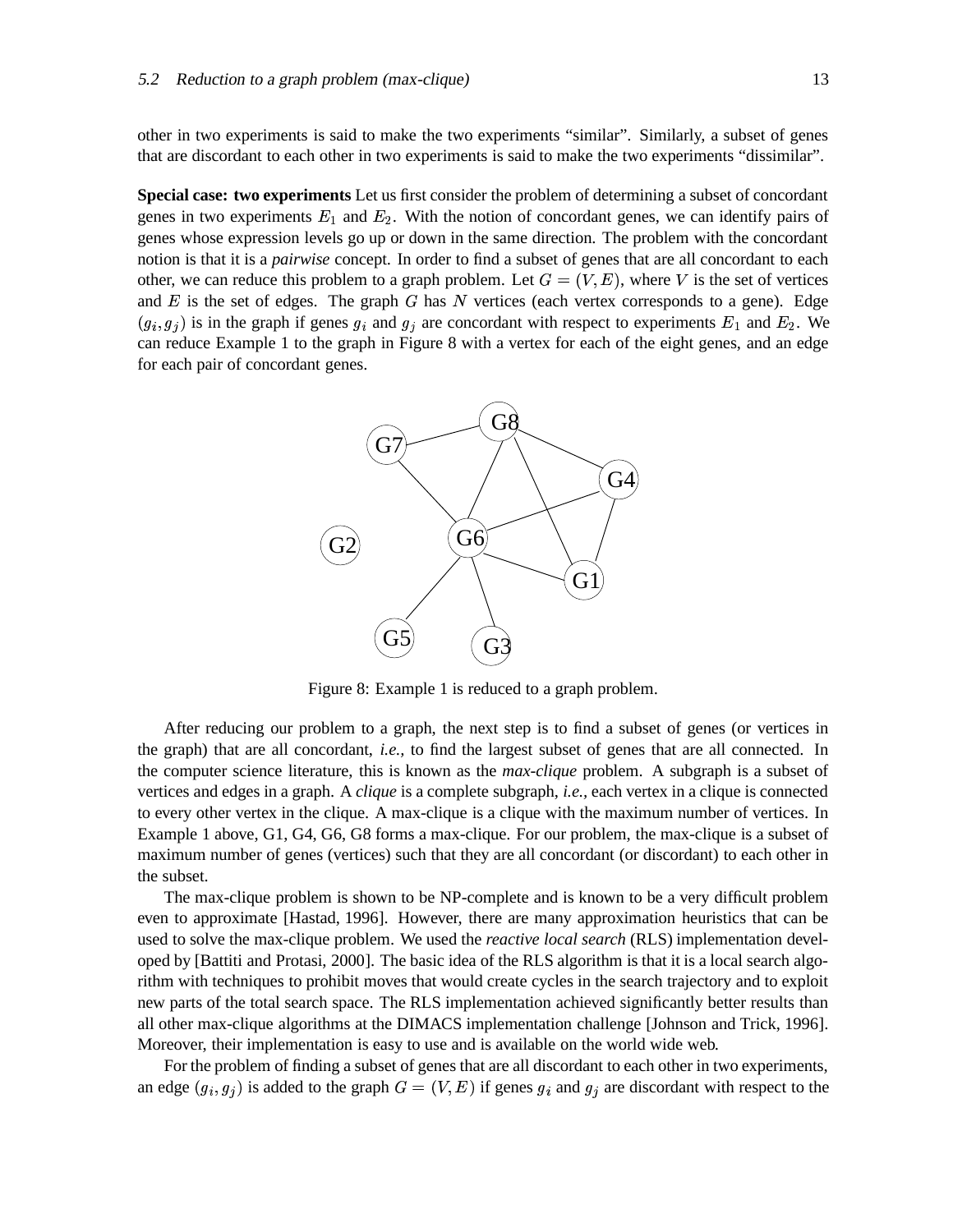two experiments. The max-clique on the graph  $G$  with discordant edges represents the largest subset of genes that are all discordant to each other in the subset.

The reduction to max-clique allows us to find a subset of genes that are either all concordant or all discordant to each other. If we allow weights on the edges of the graph, we can represent both concordant and discordant gene pairs in the same graph. Let  $G^{w1} = (V, E^{w1})$  be a weighted graph, and  $w_{ij}$  be the weight on edge  $(g_i, g_j)$ , where  $i, j = 1, 2, ..., N$ . If genes  $g_i$  and  $g_j$  are concordant with respect to experiments  $E_1$  and  $E_2$ , weight  $w_{ij}$  is 1. On the other hand, if genes  $g_i$  and  $g_j$  are discordant, weight  $w_{ij}$  is -1.

**Theorem 1** Ignoring ties, finding the largest subgraph  $G' = (V', E')$  in  $G^{w_1}$  su  $\prime$ , E') in  $G^{w1}$  such t  $$ *in*  $G^{w_1}$  such that  $F_{E_1,E_2} =$  $\frac{\sum_{(i,j) \in E'} w_{ij}}{|E'|}$  is maximized (or minimized) is equivalent to finding the largest subset of genes for which *the Kendall's coefficient of concordance is maximized (or minimized) with respect to experiments*  $E_1$ and  $E_2$ .

**Proof Outline:** The theorem follows directly from the following two observations. With weights on concordant pairs of genes being 1 and weights on discordant pairs of genes being -1, it is easy to see that  $\sum_{(i,j)\in E^t} w_{ij} = C - D$ , where C and D are the number of pairs of concordant and discordant genes in the subgraph G'. If there are no ties,  $G^{w1}$  is a complete graph with  $\begin{pmatrix} N \\ 2 \end{pmatrix}$  edges.  $\Box$ 

The formulation in Theorem 1 establishes the reduction of our problem of finding a subset of genes with the maximum (or minimum) Kendall's coefficient of concordance to a weighted graph  $G^{w1}$ . The following two corollaries shows that the formulation in Theorem 1 is equivalent to the max-clique formulation.

**Corollary 1** Let  $G = (V, E)$  be a graph such that the set of vertices are the set of genes. Let  $g_i, g_j \in V$ . *Edge*  $(g_i, g_j) \in E$  *if genes*  $g_i$  *and*  $g_j$  *are concordant with respect to experiments*  $E_1$  *and*  $E_2$ . Let  $\mathbf{g}^{\mathrm{ul}} = (V, E^{\mathrm{w1}})$  be another graph with the same set of vertices as  $G$ , but the edges are weighted. Edge  $(g_i, g_j) \in E^{w_1}$  has weight  $w_{ij}$  1 if genes  $g_i$  and  $g_j$  are concordant with respect to experiments  $E_1$  and  $E_2$ , and has weight -1 if genes  $g_i$  and  $g_j$  are discordant. Finding the largest subgraph  $G' = (V', E')$  $^{\prime}$  ,  $E^{\prime}$ in  $G^{w1}$  such that  $F_{E_1,E_2} = \frac{\sum_{(i,j) \in E^+} w_{ij}}{|E^+|}$  is maximized is equivalent to finding the max-clique in G.

**Proof Outline:** The maximum value of  $F_{E_1,E_2}$  is 1, which can only be obtained by having  $w_{ij} = 1$ for all edge  $(i, j) \in E'$ , which in turn - , which in turn implies that only concordant gene pairs are allowed in the subgraph G'. It follows that the largest subgraph  $G'$  in  $G^{w_1}$  such that F is maximized is the same as the max-clique in  $G$ .  $\Box$ 

**Corollary 2** Let  $G = (V, E)$  be a graph such that the set of vertices are the set of genes. Let  $g_i, g_j \in V$ . *Edge*  $(g_i, g_j) \in E$  *if* genes  $g_i$  and  $g_j$  are discordant with respect to experiments  $E_1$  and  $E_2$ . Let  $\mathbf{g}^{\mathrm{ul}} = (V, E^{\mathrm{w1}})$  be another graph with the same set of vertices as G, but the edges are weighted. Edge  $(g_i, g_j) \in E^{w_1}$  has weight  $w_{ij}$  1 if genes  $g_i$  and  $g_j$  are concordant with respect to experiments  $E_1$  and  $E_2$ , and has weight -1 if genes  $g_i$  and  $g_j$  are discordant. Finding the largest subgraph  $G' = (V', E')$  $^\prime$  .  $E^\prime$ in  $G^{w1}$  such that  $F_{E_1,E_2} = \frac{\sum_{(i,j) \in E^t} w_{ij}}{|E^t|}$  is minimized is equivalent to finding the max-clique in G.

The proof of Corollary 2 is very similar to that of Corollary 1, and so is not shown here. From Theorem 1, Corollaries 1 and 2, the problem of finding a subgraph in which the Kendall's coefficient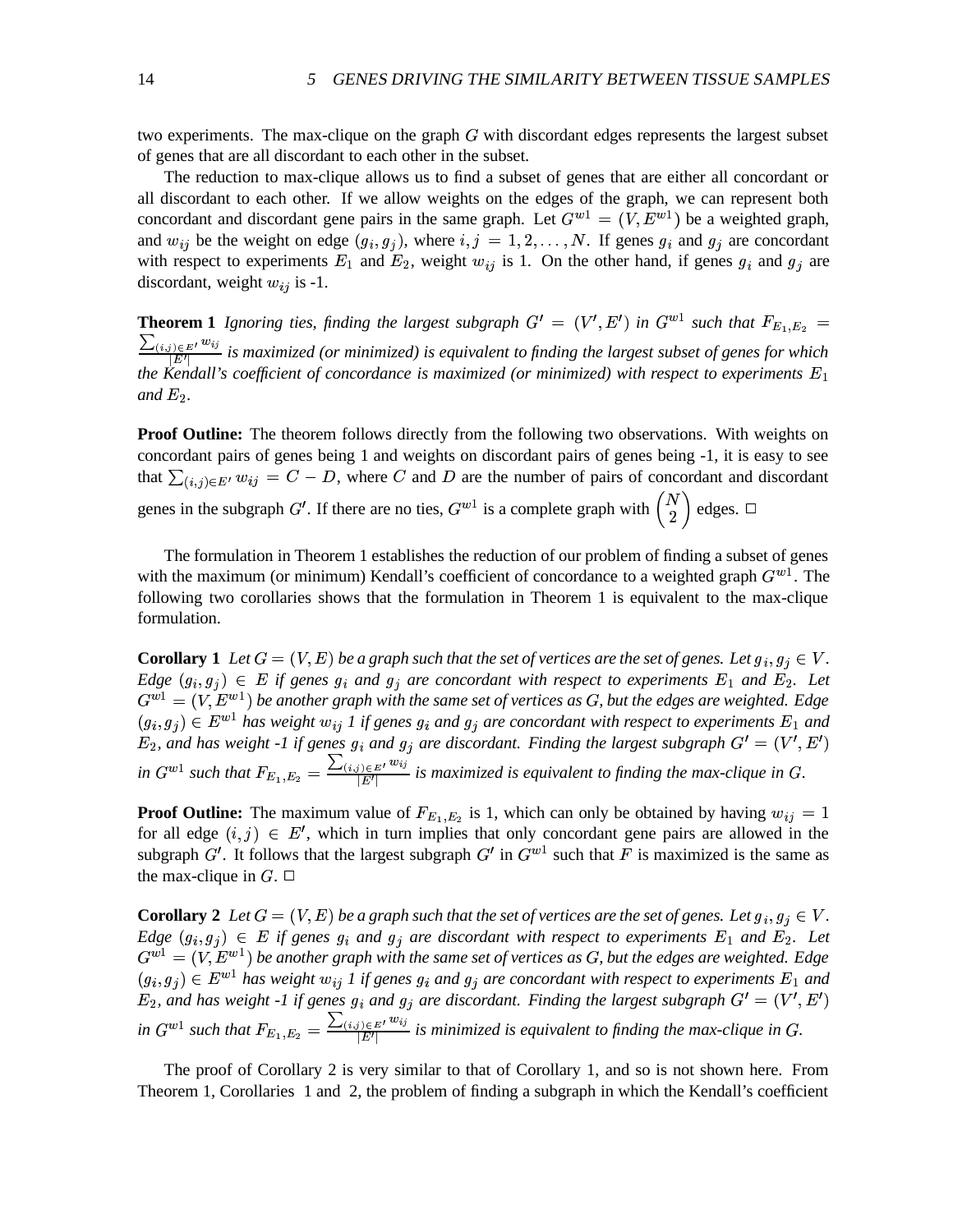of concordance is maximized (or minimized) is equivalent to finding the max-clique for concordant (or discordant) pairs of genes.

**More general case: more than one experiment for each tissue type** In Theorem 1, edges either have weight 1 or -1 depending on whether a pair of genes are concordant or discordant with respect to *two* experiments. In the case of the Barrett's esophagus data set, our goal is to identify genes driving the similarity between different tissue types, and there are more than one experiment for each tissue type, *i.e.*, there are three experiments for each of the duodenum epithelium and gastric epithelium, and five experiments for each of the Barrett's epithelium and squamous epithelium. One natural measure of the similarity of two tissue types over various experiments is the average similarity between all pairs of experiments from each tissue type. In this formulation with multiple experiments in each tissue type, the edges in the graph have weights other than 1 and -1.

Let  $T_1$  and  $T_2$  be different tissue types. Let  $\{E_1^1, E_2^1, \ldots, E_n^1\}$  $,E_2^1,\ldots,I$  $\{ \ldots, E_n^1 \}$  be experiments done on tissue type  $T_1$ , and  $\{E_1^2, E_2^2, \ldots\}$  $, E_2^2, \ldots, I$  $, \ldots, E_a^2$  be experiments done on tissue type  $T_2$ . Let  $G^w = (V, E^w)$  be a graph with genes as the set of vertices. Edge  $(g_i, g_j)$  has weight  $w_{ij}^{tot} = \frac{k}{n}$ , where k is the number of pairs of experiments in which genes  $g_i$  and  $g_j$  are concordant minus the number of pairs of experiments over the two tissue types in which genes  $g_i$  and  $g_i$  are discordant. Let  $C_{E^1_*,E^2_*}$  and  $D_{E^1_*,E^2_*}$  be the number of concordant and discordant pairs of genes with respect to experiments  $E_r^1$  and  $E_s^2$ , where  $r = 1, 2, \ldots, p$ and  $s = 1, 2, ..., q$ .  $w_{ii}^{tot} = \frac{k}{r}$  can be rewritten as  $\frac{\sum_{r=1}^{p} \sum_{s=1}^{q} (C_{E_r^1, E_s^2} - D_{E_r^1, E_s^2})}{n}$ . Let  $G' = (V', E')$  be  $^{\prime}$  ,  $E^{\prime}$  $-$ ) be a subgraph of  $G^w$ . Define  $F^{tot} = \frac{\sum_{(i,j) \in E^l} w_{ij}^{tot}}{|F'|}$ .

**Theorem 2** *Ignoring ties, the problem of finding a subset of genes such that the average Kendall's coefficient of concordance over multiple experiments from each tissue type is maximized (or minimized)* is equivalent to finding a subgraph  $G'$  in  $G^w$  in which  $F^{tot}$  is maximized (or minimized).

**Proof:** Let us consider a pair of experiments over the two tissue types,  $E_r^1$  and  $E_s^2$ , where  $r =$  $1, 2, \ldots, p$  and  $s = 1, 2, \ldots, q$ . The Kendall's coefficient of concordance between this pair of experiments,  $\tau_{E_x^1,E_y^2}$ , is  $-$ . . . .  $\frac{E_{r}^{1}, E_{s}^{2}-D_{E_{r}^{1}, E_{s}^{2}}}{Z_{r}^{2}+N_{s}^{2}}$ , where  $C_{F_{s}^{1}}$  $\sim$  +  $\sim$  +  $\sim$  +  $\sim$  +  $\sim$  +  $\sim$  +  $\sim$  +  $\sim$  +  $\sim$  +  $\sim$  +  $\sim$  +  $\sim$  +  $\sim$  +  $\sim$  +  $\sim$  +  $\sim$  +  $\sim$  +  $\sim$  +  $\sim$  +  $\sim$  +  $\sim$  +  $\sim$  +  $\sim$  +  $\sim$  +  $\sim$  +  $\sim$  +  $\sim$  +  $\sim$  +  $\sim$  +  $\sim$  +  $\sim$  +  $\sim$ , where  $C_{E_1^1, E_2^2}$  and  $D_{E_2^1, E_2^2}$  are the number of pairs of concordant

and discordant genes with respect to experiments  $E_r^1$  and  $E_s^2$  respectively. The average Kendall's coefficient of concordance over all pairs of experiments from each tissue type,  $\bar{\tau}$ , is  $\frac{\sum_{r=1}^{p} \sum_{s=1}^{q} \tau_{E_r^1,E_s^2}}{n\sigma}$ .

$$
F^{tot} = \frac{\sum_{(i,j) \in E'} w_{ij}^{tot}}{\frac{|E'|}{E' |}} \\
= \frac{1}{pq} * \frac{\sum_{(i,j) \in E'} w_{i,j}}{\sum_{r=1}^{p} \sum_{s=1}^{q} (C_{E_r^1, E_s^2} - D_{E_r^1, E_s^2})} \\
= \frac{\sum_{r=1}^{p} \sum_{s=1}^{q} \tau_{E_r^1, E_s^2}}{pq} \\
= \bar{\tau} \quad \Box
$$

## **5.3 The GeneExtract Algorithm**

In order to find the largest subset of genes that are concordant (or discordant) to each other in the subset over multiple experiments from two different tissue types, we can find the max-clique by considering only edges  $(g_i, g_j)$  such that genes  $g_i$  and  $g_j$  are concordant (or discordant) in *all* pairs of experiments from two different tissue types. This is a very restrictive condition. In terms of the weighted graph  $G^w$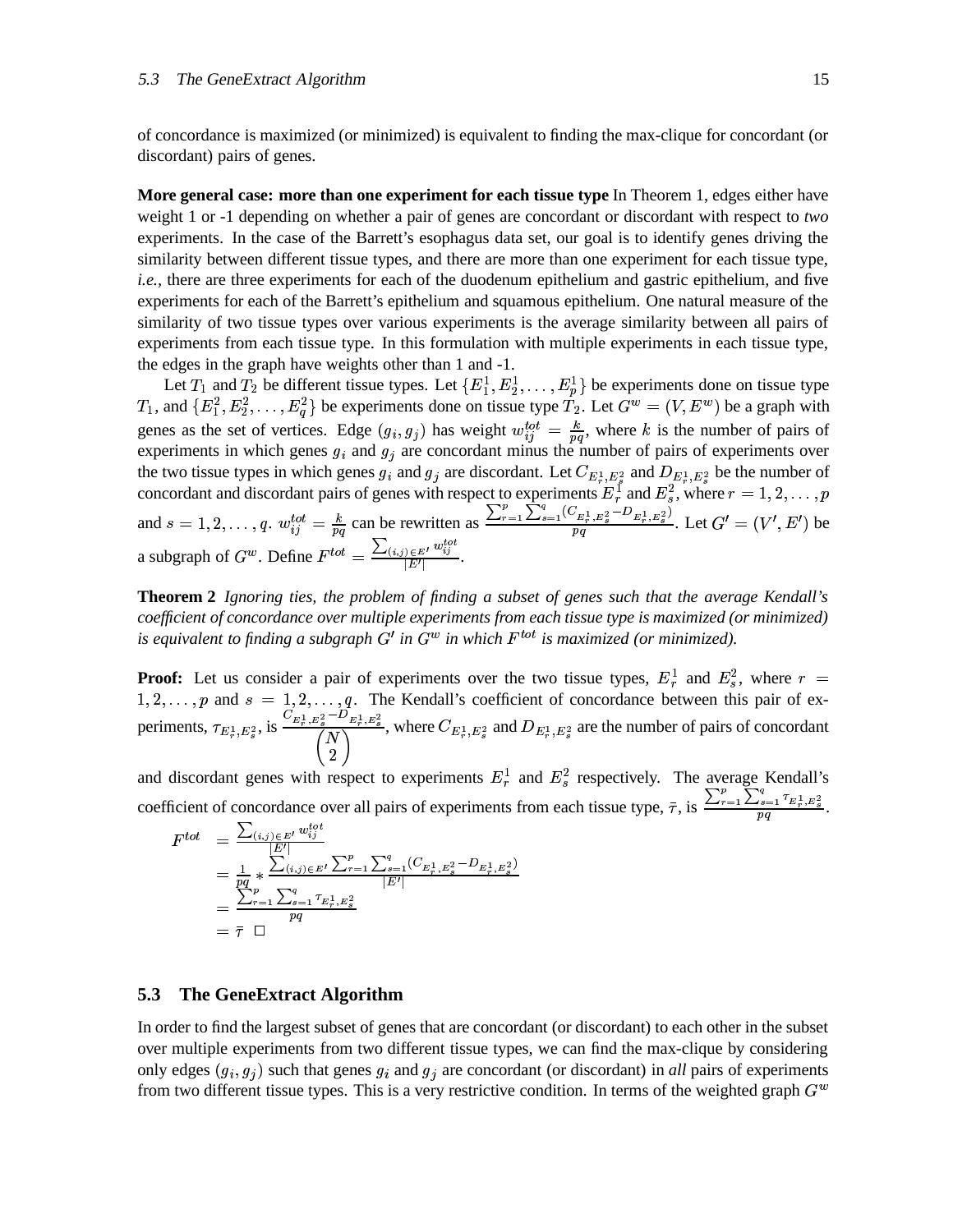formulation, edge  $(g_i, g_j)$  has weight  $w_{ij}^{tot} = 1$  if and only if genes  $g_i$  and  $g_j$  are concordant in *all* pairs of experiments from two different tissue types. It follows that the restrictive formulation described is equivalent to finding a subgraph G' in  $G^w$  such that  $F^{tot}$  (and hence  $\bar{\tau}$  from Theorem 2) is 1. Noise from experiments may make a pair of genes not concordant under one pair of experiments. Consider an example of a weighted graph  $G^w$  in Figure 9. There are six vertices (genes), and edges are labeled with their weights  $w_{ij}^{tot}$ . For clarity of the figure, edges with weight 1 are shown in red, edges with weight  $\frac{3}{4}$  are shown in blue, edges with weight  $\frac{1}{4}$  are shown in black, and edges with weight  $-\frac{1}{4}$  are shown in dotted lines. If we want to find the largest subgraph  $G'$  such that all pairs of genes in the subgraph are concordant to each other over all pairs of experiments from the two tissue types, only edges with weight 1 will be considered, *i.e.,*, the resulting subgraph consists of genes G1, G2 and G3. However, if we relax our formulation and want to find the largest subgraph for which  $\bar{\tau}$  is at least 0.8, the resulting subgraph consists of genes G1, G2, G3, G4 and G5. In the case of the Barrett's esophagus data, there are 25 pairs of experiments over the Barrett's epithelium and the squamous epithelium. Restricting our attention to the largest subset of genes for which the genes are discordant with respect to all the 25 pairs of experiments results in only 5 genes (out of a total of 7070 genes). Therefore, our implementation aims to find a subgraph of very "high" or "low" average Kendall's coefficient of concordance,  $\bar{\tau}_{given}$  $(\bar{\tau}_{given}$  is specified by the user).



Figure 9: An example illustrating .

In the GeneExtract algorithm, we start by finding a subset of genes for which the genes are concordant (or discordant) to each other with respect to all pairs of experiments from the two tissue types. Then, vertices that are highly connected to the initial subset are greedily added. The details of the algorithm for finding a subset of genes that are highly concordant or discordant are shown below.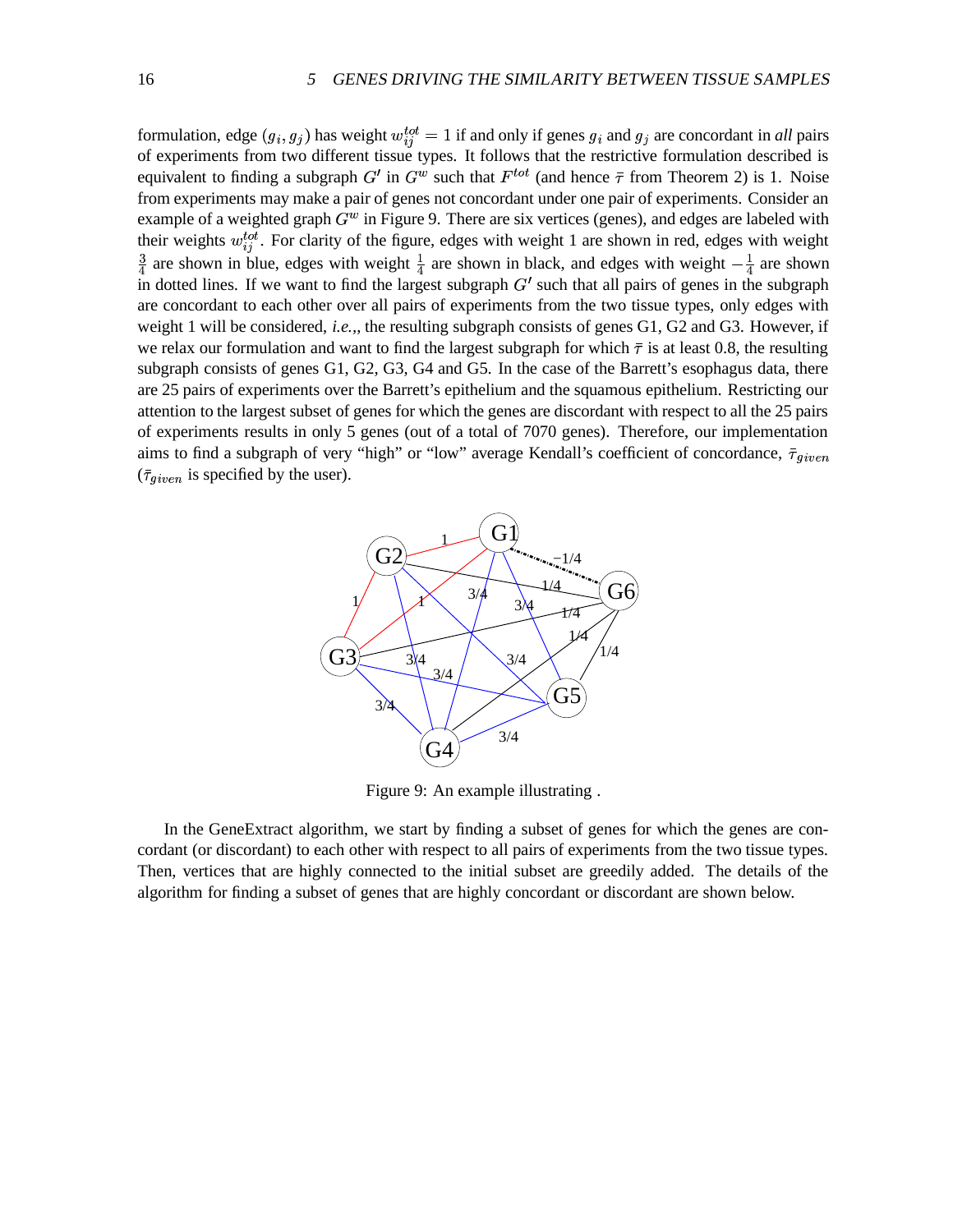#### **GeneExtract algorithm for concordant genes**

- Use the unweighted formulation to form a graph  $G = (V, E)$ : edge  $(g_i, g_j) \in E$  if genes  $g_i$  and  $g_j$  are concordant in all pairs of experiments from the two different tissue types.
- Use the RLS algorithm to find a max-clique,  $MC$ , in  $G$ .
- Use the weighted formulation in Theorem 2 to form a graph  $G^w$ , *i.e.*, edge  $(g_i, g_j)$  has weight  $w_{ij}^{tot} = \frac{k}{nq}$ , where k is the number of pairs of experiments that genes  $g_i$  and  $g_j$  are concordant minus the number of pairs of experiments over the two tissue types that genes  $g_i$  and  $g_j$  are discordant.
- For each vertex v not in the max-clique MC, compute total weight  $TW(v) =$  )  $\sum_{u \in MC} w_{uv}$  in  $G^w$ .
- $\bullet$  The clique  $MC$  should have the average Kendall's coefficient of concordance over all pairs of experiments from different tissue types,  $\bar{\tau}$ , equal to 1.
- Let  $MC_{extend} = (V', E')$  be the ext  $\prime$ ,  $E'$ ) be the extend  $-$  be the extended subgraph returned by this algorithm, where  $U \subset V$ . Initialize  $MC_{extend}$  to be  $MC$ . Define  $F_{extend}^{tot} = \frac{\sum_{(i,j) \in E'} w_{ij}^{tot}}{|E'|}$ . From Theorem 2,  $F_{e$ <sub>r</sub>tend</sub> is equal to the average Kendall's coefficient of concordance of the set of genes in  $MC_{extend}$ . Initially,  $F_{extend}^{tot} = \overline{\tau} = 1$ .
- Repeat until  $F_{extend}^{tot} < \bar{\tau}_{given}$ ,
	- $-$  Add vertex v that is not currently in  $MC_{extend}$  that has the highest total weight to the original clique  $TW(v)$ .
	- Recompute  $F_{e, trend}^{tot}$  with the additional vertex v.
- Return  $MC_{extend}$  with the smallest  $F_{extend}^{tot}$  that exceeds  $\bar{\tau}_{given}$ .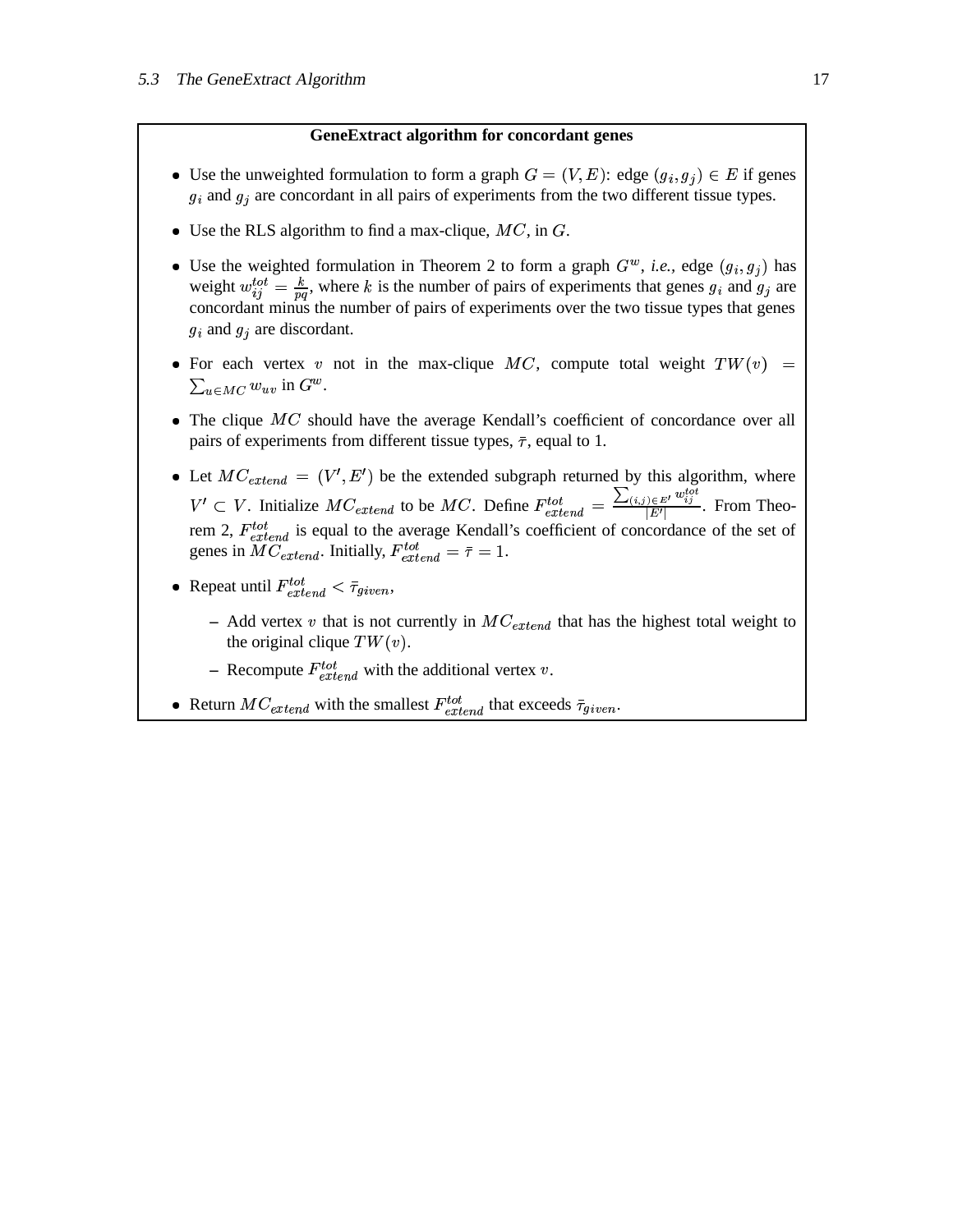#### **GeneExtract algorithm for discordant genes**

- Use the unweighted formulation to form a graph  $G = (V, E)$ : edge  $(g_i, g_j) \in E$  if genes  $g_i$  and  $g_j$  are discordant in all pairs of experiments from the two different tissue types.
- Use the RLS algorithm to find a max-clique,  $MC$ , in  $G$ .
- Use the weighted formulation in Theorem 2 to form a graph  $G^w$ , *i.e.*, edge  $(g_i, g_j)$  has weight  $w_{ij}^{tot} = \frac{k}{nq}$ , where k is the number of pairs of experiments that genes  $g_i$  and  $g_j$  are concordant minus the number of pairs of experiments over the two tissue types that genes  $g_i$  and  $g_j$  are discordant.
- For each vertex v not in the max-clique MC, compute total weight  $TW(v) =$  $\sum_{u \in MC} w_{uv}$  in  $G^w$ .
- $\bullet$  The clique  $MC$  should have the average Kendall's coefficient of concordance over all pairs of experiments from different tissue types,  $\bar{\tau}$ , equal to -1.
- Let  $MC_{extend} = (V', E')$  be the ext  $\prime$ ,  $E'$ ) be the extend  $-$  be the extended subgraph returned by this algorithm, where  $U \subset V$ . Initialize  $MC_{extend}$  to be  $MC$ . Define  $F_{extend}^{tot} = \frac{\sum_{(i,j) \in E'} w_{ij}^{tot}}{|E'|}$ . From Theorem 2,  $F_{e$ <sub>r</sub>tend</sub> is equal to the average Kendall's coefficient of concordance of the set of genes in  $MC_{extend}$ . Initially,  $F_{extend}^{tot} = \bar{\tau} = -1$ .
- Repeat until  $F_{extend}^{tot} > \bar{\tau}_{given}$ ,
	- $-$  Add vertex v that is not currently in  $MC_{extend}$  that has the lowest total weight to the original clique  $TW(v)$ .
	- Recompute  $F_{e, trend}^{tot}$  with the additional vertex v.
- Return  $MC_{extend}$  with the highest  $F_{extend}^{tot}$  that is below  $\bar{\tau}_{given}$ .

### **5.4 Preliminary Results**

With the above implementation, we identified a few interesting genes that drive the similarity and dissimilarity between the Barrett's epithelium and the squamous epithelium. The genes that drive the dissimilarity between the squamous epithelium and the Barrett's epithelium included Human gastrointestinal tumor-associated antigen GA733-1, a marker associated with colon cancer, and Af-17, a putative member of a family of genes involved in cytokinesis and cell cycle control. Genes that drive the similarity between the two tissues included a series of ribosomal subunits (Human acidic ribosomal phosphoprotein P0, Human ribosomal protein L21, Human gene for heterogeneous nuclear ribonucleoprotein core protein A1, Human ribosomal proteins S5, S17, and S29), early stress response genes (Human 90 kD heat shock protein), metabolic enzymes (Human liver mRNA for glyceraldehyde-3 phosphate dehydrogenase), and growth factor responsive genes (Metallopanstimulin 1). The genes that drive the similarity are consistent with the need for cell turnover in these tissues as a result of their constant exposure to acid reflux.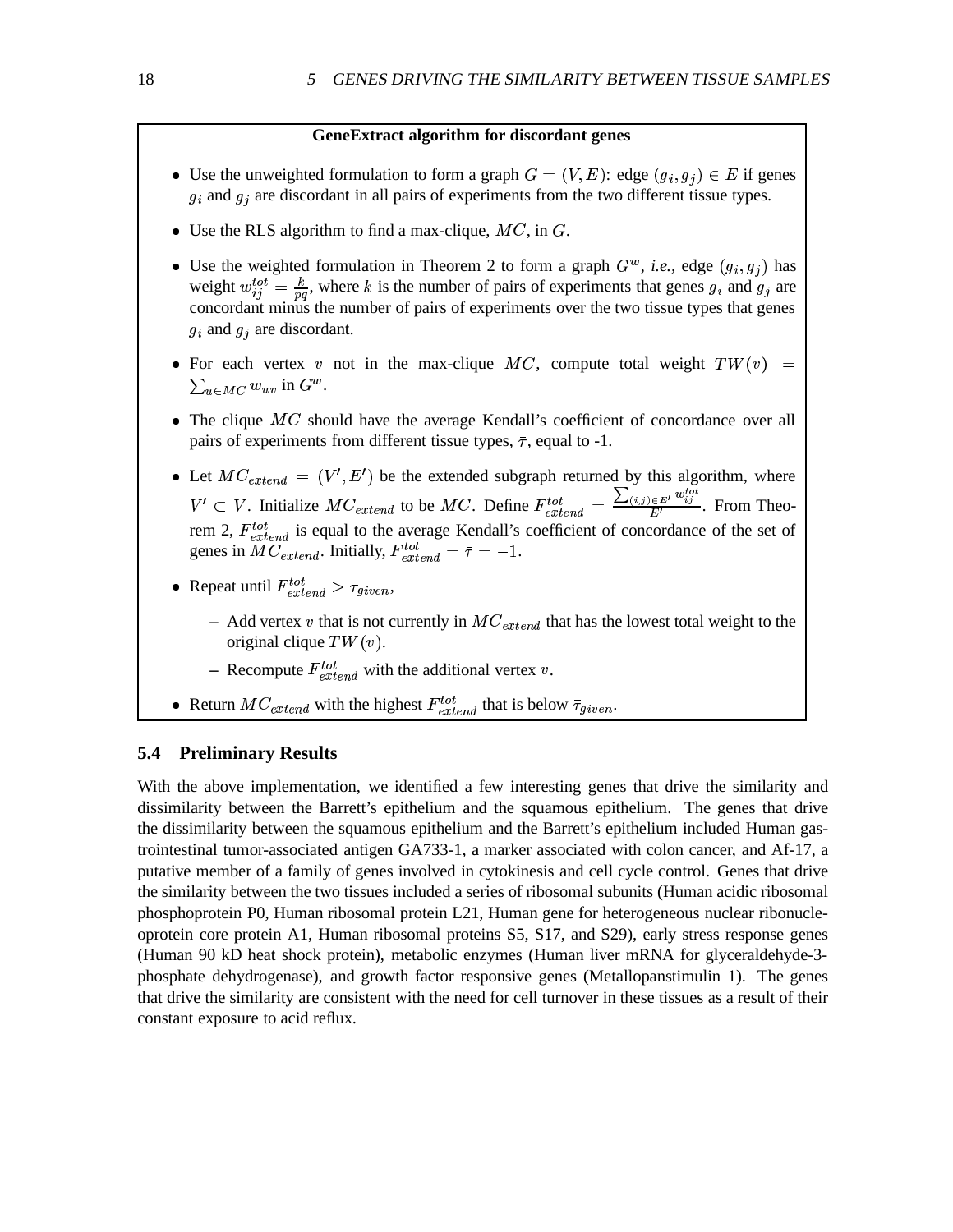#### **5.5 Directions for Extensions**

Our current GENEEXTRACT algorithm is still in its infancy stage. There are many directions for future improvement.

In our current implementation, the total weight  $TW(v)$  from each vertex v not in the max-clique  $MC$  to vertices in the max-clique are not updated after vertices are added to the extended subgraph  $MC_{extend}$ . One possible improvement is to update the total weight to the extended subgraph  $MC_{extend}$ every time after a vertex is added.

We assume no ties are present in both Theorem 1 and Theorem 2. The proof of Theorem 1 should go through even if ties are present. However, the proof of Theorem 2 would not go through with the presence of ties. One direction of future work is to modify Theorem 2 to take ties into consideration. However, if we assume that expression levels are real numbers, the no tie assumption is not a significant concern.

In our current implementation, the algorithm starts with a approximate max-clique using the unweighted formulation, and then extends the clique considering the weights on edges. One alternative approach is to directly look for an approximate *weighted* max-clique, which is a complete subgraph with the maximum total weight on its edges (instead of the maximum number of nodes). The current RLS implementation to find max-clique assumes no weights on edges.

There may be many disjoint subsets of genes with high similarity or dissimilarity to each other. Currently, our implementation only returns one such subset. We would like to extend our implementation to rank the disjoint subsets and to return more than one. We can also change the formulation to look for *dense* subgraphs instead of cliques, *i.e.*,  $F' = \frac{\sum_{(i,j) \in E'} w_{ij}}{|V'|}$ , so that large subsets of genes are automatically preferred in the objective function. Yet another possibility is to search for highly connected subgraphs.

In the formulation of the weighted graph in Theorem 2, the weights of edges do not take into account the degree of concordance or discordance of a pair of genes. Since the Kendall's coefficient of concordance is a *rank* association measure, only the relative ranks matter. For our purpose, we can imagine assigning higher (or lower) weights to pairs of genes that are highly concordant (or discordant).

#### **5.6 Comparison with other approaches**

There are many approaches to identify genes that are differentially expressed in two or more types of tissue. Claverie gave many examples of statistical approaches in his review article [Claverie, 1999]. Identifying genes that distinguish two or more tissue types is also known as the *feature extraction* problem in classification. The idea is that the subset of genes that distinguish the two classes (tissue types) should be used as class predictor. For example, [Golub *et al.*, 1999] used the difference of the means in two classes divided by the sum of the standard deviations in the two classes as an estimate for the distinguishing power of a gene.

Our approach is very different: instead of using the distribution of expression levels in each tissue type and in each gene, we compared the expression levels of pairs of genes under the same experiment. Our approach does not assume the expression levels in different experiments to be normalized. In other words, our approach would work even if the overall signal intensities of different chips (experiments) are very different.

In the case of the Barrett's esophagus data, we do not expect the tissue samples to have very different variations. Usually, cancer tissue samples are expected to be more heterogenous. In the Barrett's esophagus data, we have three normal tissue samples, and Barrett's esophagus is premaligant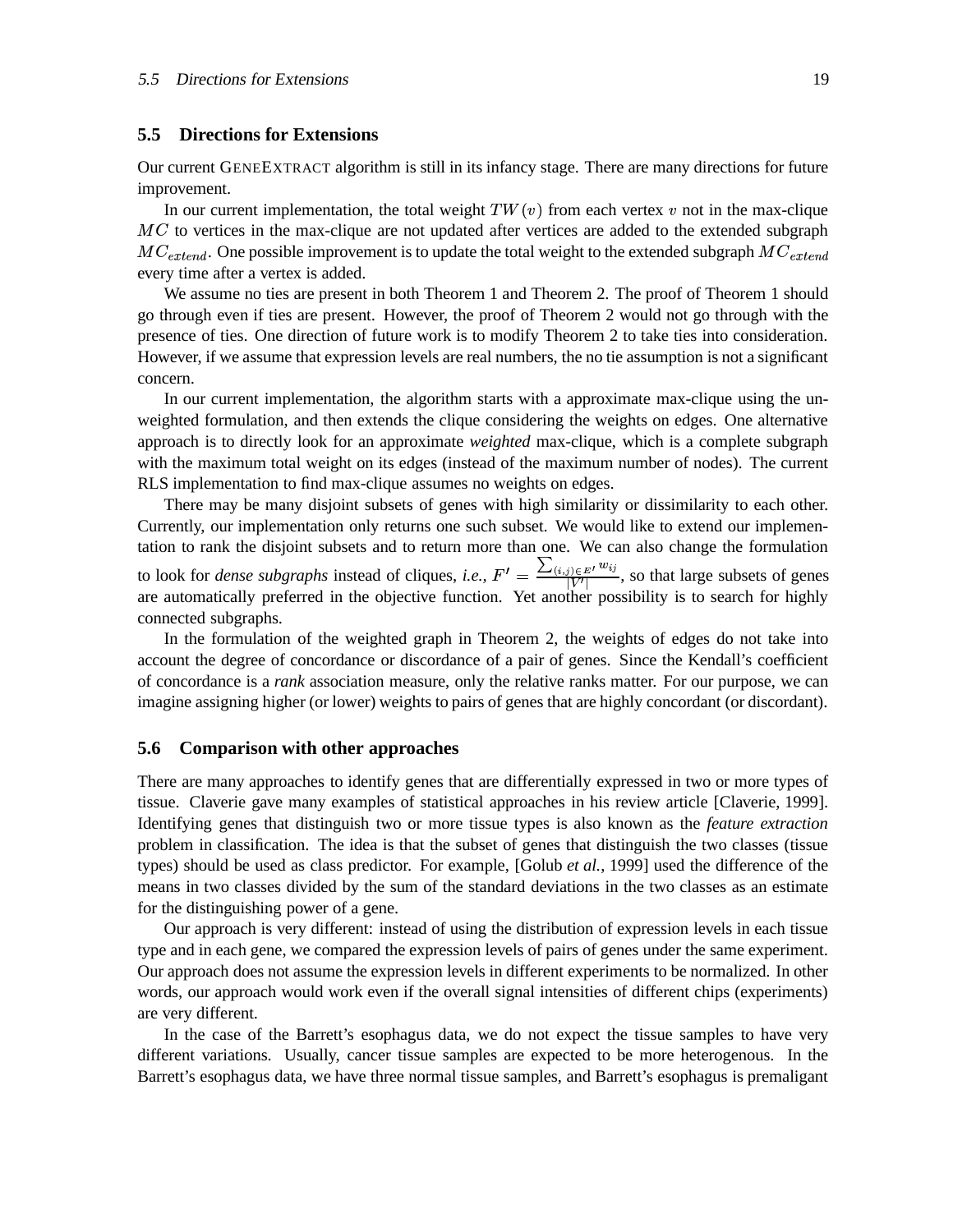(not cancer). Moreoever, there are not enough tissue samples (only 3 or 5) from each tissue type to compute robust estimates of the standard deviations. There are only 623 genes (out of 7070 genes) that have high confidence expression levels in all five Barrett's tissue samples and all five squamous tissue samples. The distributions of standard deviations in those 623 genes from the Barrett's and squamous tissue samples are comparable. Therefore, we believe that our GENEEXTRACT algorithm is applicable to the Barrett's esophagus data.

# **6 Conclusions**

In this report, we addressed the three basic questions that motivated this study (see Section 1). We proposed normalization strategies to pre-process the data from two formats of Affymetrix chips, and used the normalized data in our analysis. Pearson's correlation coefficient was used to investigate the similarities of different tissue samples. A novel approach is proposed to filter out genes that are not differentially expressed between different tissue types. Cluster analysis was used to identify tissue specific gene clusters. In addition, a novel algorithm is developed to identify genes that "make Barrett's Barrett's", *i.e.,* genes that make the Barrett's epithelium distinct from (or similar to) each of the other normal gastrointestinal tissues. In terms of future work, we would like to incorporate the extension ideas in Section 5.5. We also believe that our approach to identify genes driving the similarity (or dissimilarity) between different experiments (or tissue types) has many applications. We would also like to explore other applications of our algorithm.

### **Acknowledgement:**

We would like to thank Amir Ben-Dor, Jeremy Buhler, Benno Schwikowski and Rimli Sengupta for their involvement in the preliminary analysis of this work. We would like to thank Richard Karp, Paul Beam and Benno Schwikowski for their advice on practical implementations for the max-clique problem. This work is partially supported by NSF grant DBI-9974498 and NIH grant AG14358. [??? should we also acknowledge other grants or other people???]

# **References**

- [Barrett *et al.*, 2000] Barrett, M. T., Yeung, K. Y., Delrow, J., Blount, P. L., Sullivan, R., Zarbl, H., Ruzzo, W. L., Hsu, L., Reid, B. J. and Rabinovitch, P. S. (2000) Transcriptional analysis of barretts epithelium and normal gastrointestinal tissues. Manuscript in preparation.
- [Battiti and Protasi, 2000] Battiti, R. and Protasi, M. (2000) Reactive local search for the maximum clique problem. *Algorithmica*.
- [Ben-Dor and Yakhini, 1999] Ben-Dor, A. and Yakhini, Z. (1999) Clustering gene expression patterns. In *RECOMB99: Proceedings of the Third Annual International Conference on Computational Molecular Biology*, Lyon, France.
- [Blot *et al.*, 1991] Blot, W. J., Devesa, S. S., Kneller, R. W. and Fraumeni, J. F. J. (1991) Rising incidence of adenocarcinoma of the esophagus and gastric cardia. *Journal of the American Medical Association*, **265**, 1287–1289.
- [Claverie, 1999] Claverie, J. M. (1999) Computational methods for the identification of differential and coordinated gene expression. *Huamn Molecular Genetics*, **8**, 1821–1832.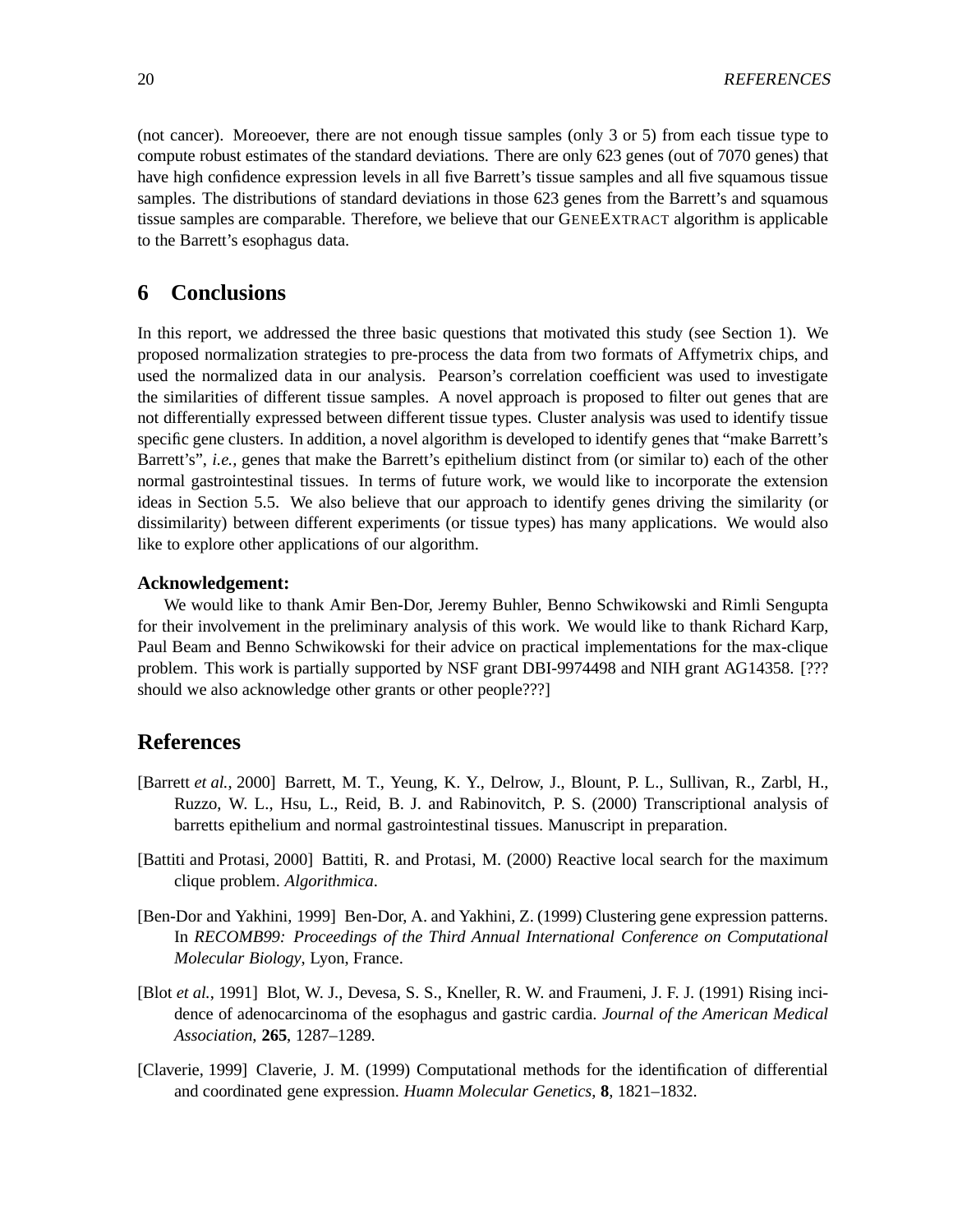- [Golub *et al.*, 1999] Golub, T. R., Slonim, D. K., Tamayo, P., Huard, C., Gaasenbeek, M., Mesirov, J. P., Coller, H., Loh, M. L., Downing, J. R., Caligiuri, M. A., Bloomfield, C. D. and Lander, E. S. (1999) Molecular classification of cancer: Class discovery and class prediction by gene expression monitoring. *Science*, **286**,531–537.
- [Hamilton et al., 1988] Hamilton, S. R., Smith, R. R. and Cameron, J. L. (1988) Prevalence and characteristics of barrett esophagus in patients with adenocarcinoma of the esophagus or esophagogastric junction. *Human Pathology*, **19**, 942–948.
- [Hastad, 1996] Hastad, J. (1996) Clique is hard to approximate within  $n^{1-\epsilon}$ . In *Proc.* 37th Ann. IEEE *Symp. on Foundations of Computer Science*, Vermont, USA.
- [Jain and Dubes, 1988] Jain, A. K. and Dubes, R. C. (1988) *Algorithms for Clustering Data*. Prentice Hall, Englewood Cliffs, NJ.
- [Johnson and Trick, 1996] Johnson, D. and Trick, M. (eds.) (1996) vol. 26 of *DIMACS Series in Discrete Mathematics and Theoretical Computer Science*, American Mathematical Society, Providence, RI.
- [Kendall, 1970] Kendall, M. G. (1970) *Rank Correlation Methods*. London: Griffin.
- [Pearson, 1896] Pearson, K. (1896) Mathematical contributions to the theory of evolution, iii. regression, heredity, and panmixia. *Philosophical Transcriptions of the Royal Society*, **A 187**, 253–318.
- [Phillips and Wong, 1991] Phillips, R. W. and Wong, R. K. (1991) Barrett's esophagus. natural history, incidence, etiology, and complications. *Gastroenterology Clinics of North America*, **20**, 791–816.
- [Silverberg *et al.*, 1990] Silverberg, E., Boring, C. C. and Squires, T. S. (1990) Cancer statistics, 1990. *CA: A Cancer Journal for Clinicians*, **40**, 9–26.
- [Snedecor and Cochran, 1980] Snedecor, G. W. and Cochran, W. G. (1980) *Statistical Methods*. Iowa State University Press.
- [Yeung *et al.*, 2000] Yeung, K. Y., Haynor, D. R. and Ruzzo, W. L. (2000) Validating clustering for gene expression data. *To appear in Bioinformatics*.
- [Zar, 1984] Zar, J. H. (1984) *Biostatistical Analysis*. Prentice Hall.